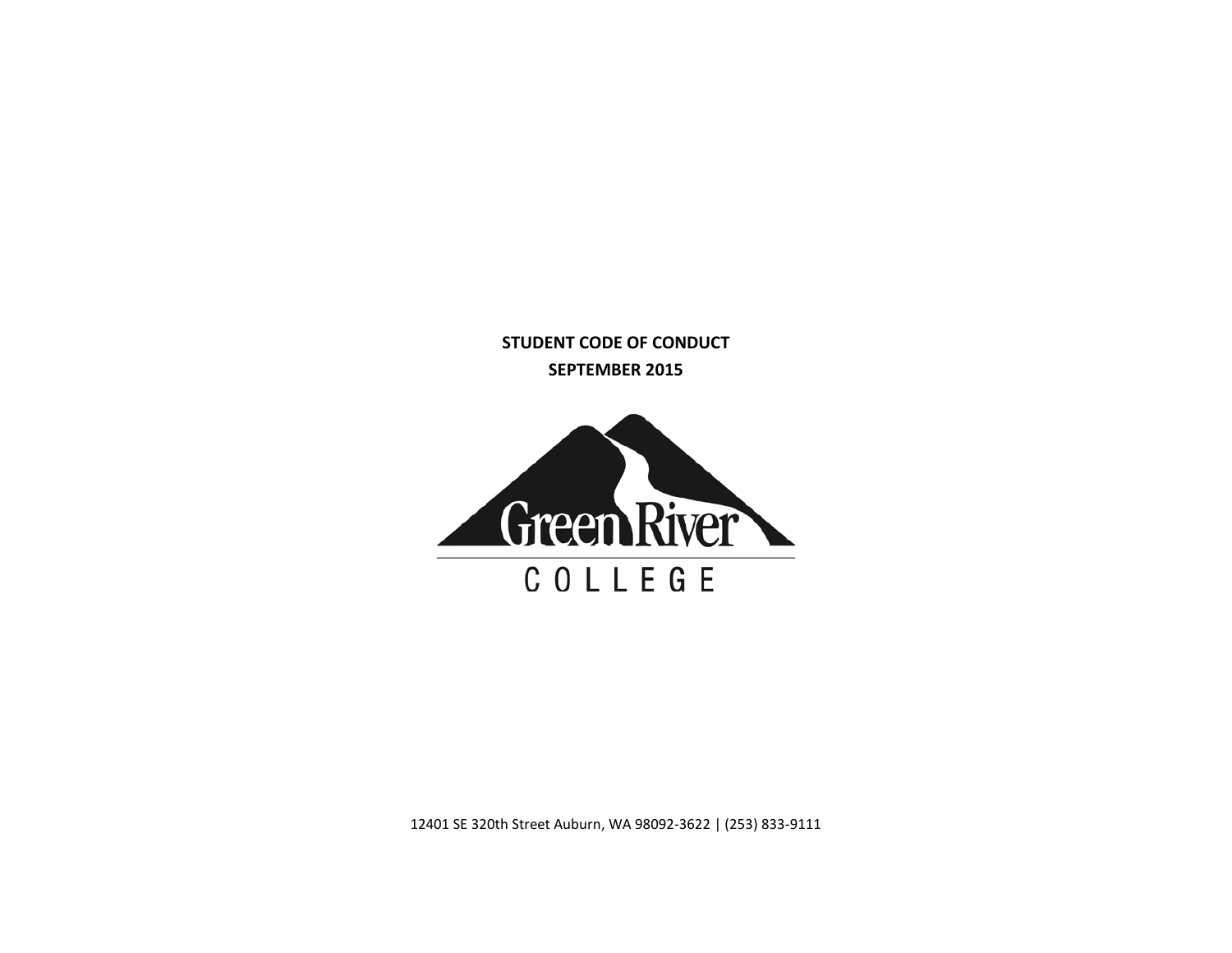## **WAC 132J-126-010 PURPOSE.**

**(1)** Green River College, an agency of the state of Washington, provides a variety of educational opportunities for students; namely the opportunities to examine the academic, vocational, technical, cultural, social, and recreational aspects of society. Green River College as an institution of society must maintain conditions conducive to the effective performance of its functions. Consequently, Green River College has special expectations regarding the conduct of students. Student conduct that detracts from, or interferes with, the accomplishment of college purposes is not acceptable.

**(2)** The student is a member of the community at large, and as such has the rights and responsibilities of any citizen. In addition, admission to Green River College carries with it the presumption that students will conduct themselves as responsible members of the college community. This includes an expectation that students will obey the law, will comply with rules and regulations of the college, will maintain a high standard of integrity and honesty, and will respect the rights, privileges, and property of other members of the college community.

**(3)** The following rules regarding the conduct of students are adopted in order to provide students a full understanding of the rules that will enable the college to maintain conditions conducive to the effective performance of the college's functions. Sanctions for violations of the rules of student conduct will be administered by the college in the manner provided by said rules. When violation(s) of laws of the state of Washington and/or the United States are also involved, the college may refer such matters to the appropriate authorities. In cases of minors, this conduct may also be referred to parents or legal guardians.

**(4)** The office of judicial programs, under the leadership of the vice-president of student affairs, maintains and administers the student code of conduct for Green River College. The office of judicial programs and Green River College strive to engage our students to become civic minded citizens who positively contribute to society and achieve their educational goals. The office of judicial programs seeks to educate students as to their rights, responsibilities, and expectations as members of Green River College while providing a fair and educational process through which alleged violations of the code of conduct are adjudicated.

## **WAC 132J-126-020 STATEMENT OF JURISDICTION.**

The student conduct code shall apply to student conduct that occurs on college premises, to conduct that occurs at or in connection with college sponsored activities, or to off-campus conduct that, in the judgment of the college, adversely affects the college community or the pursuit of its objectives. Jurisdiction extends to, but is not limited to, locations in which students are engaged in official college activities including, but not limited to, foreign or domestic travel, activities funded by the associated students, athletic events, training internships, cooperative and distance education, online education, practicums, supervised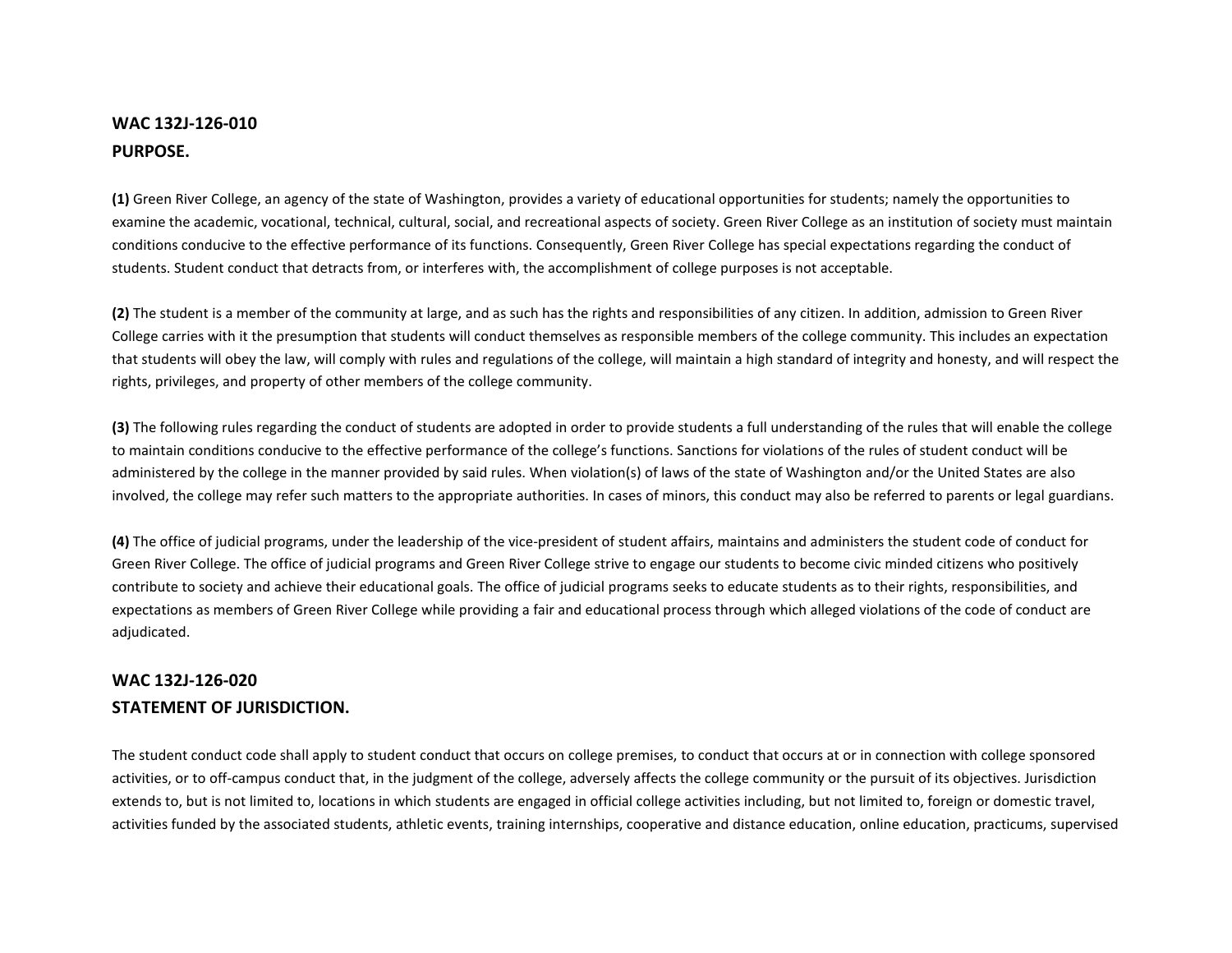work experiences or any other college-sanctioned social or club activities. Students are responsible for their conduct from the time of application for admission through the actual receipt of a degree, even though conduct may occur before classes begin or after classes end, as well as during the academic year and during periods between terms of actual enrollment. These standards shall apply to a student's conduct even if the student withdraws from college while a disciplinary matter is pending. Inappropriate conduct by students who have completed classes and are awaiting graduation ceremony are covered by this student conduct code.

## **WAC 132J-126-030 DEFINITIONS.**

The following definitions shall apply for the purpose of this student conduct code:

**"Assembly"** is any overt activity engaged in by two or more persons, the object of which is to gain publicity, advocate a view, petition for a cause or disseminate information to any person, persons, or groups of persons.

**"Business day"** means a weekday, excluding weekends and college holidays.

**"Cheating"** is defined as intentional deception in producing or creating academic work. Cheating includes, but is not limited to:

- (a) Intentional plagiarism;
- (b) Selling or giving your own completed work to others who intend to turn it in as their own;
- (c) Purchasing or accepting the work of others with the intent of turning it in as your own;
- (d) Acquiring and/or using teachers' editions of textbooks, without the permission of the specific instructor, in order to complete your course assignments;
- (e) Obtaining or attempting to obtain an examination prior to its administration;
- (f) Referring to devices, materials or sources not authorized by the instructor;
- (g) Receiving assistance from another person when not authorized by the instructor;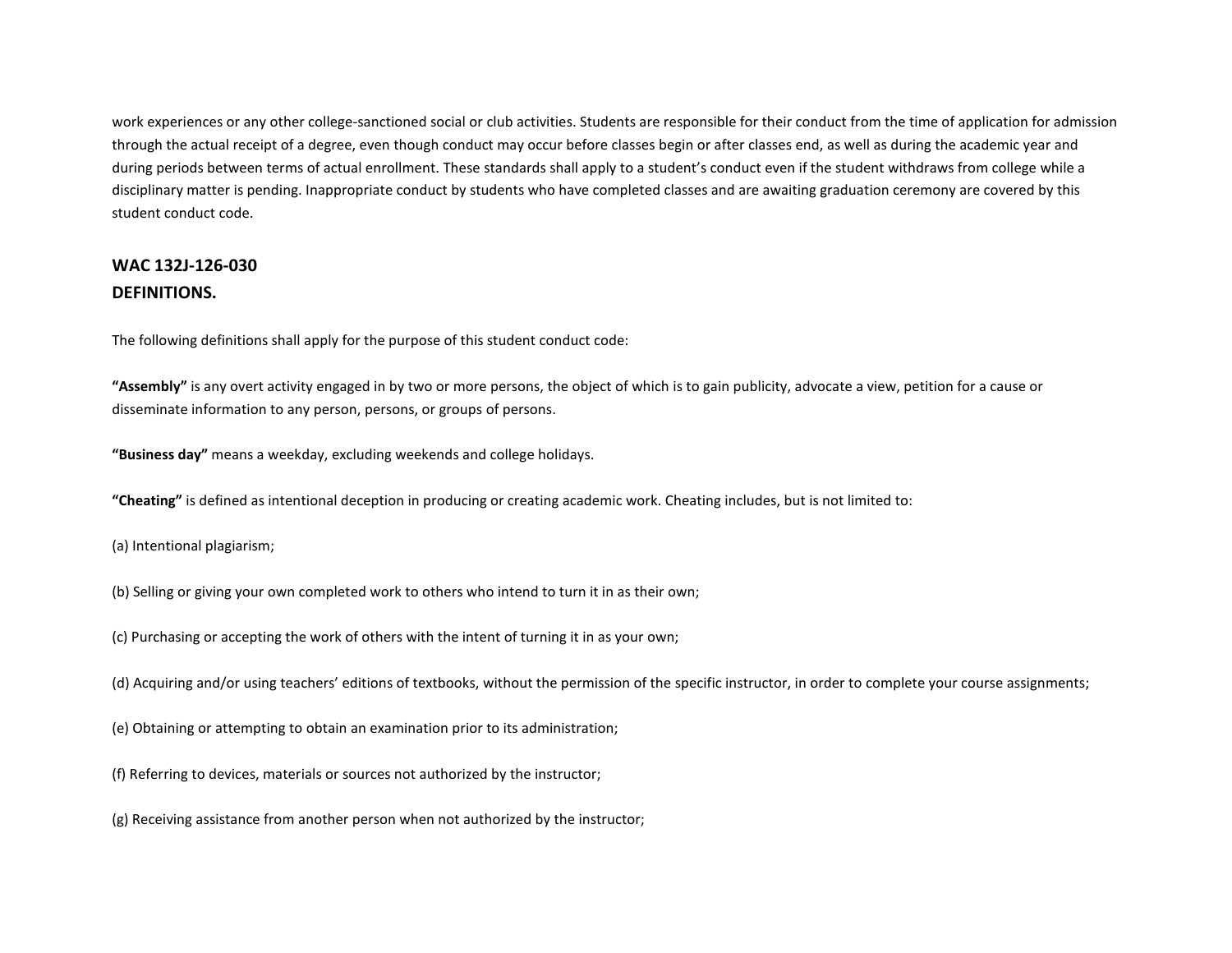(h) Providing assistance to another person when not authorized by the instructor;

(i) Taking an examination for another person;

(j) Obtaining or attempting to obtain another person to take one's own examination;

(k) Falsifying laboratory results or copying another person's laboratory results; and

(l) Falsifying or attempting to falsify the record of one's grades or evaluation.

**"College"** means Green River College.

**"College facilities"** includes all buildings, structures, grounds, office space, and parking lots.

**"College groups"** shall mean individuals or groups who are currently enrolled students or current employees of the college, or guests of the college who are sponsored by a recognized student organization, employee organization, or the administration of the college. "College official" includes any person employed by the college, performing assigned administrative or professional responsibilities.

**"College premises"** shall include all campuses of the college, wherever located, and includes all land, buildings, facilities, vehicles, equipment, and other property owned, used, or controlled by the college.

**"Complainant"** means any person who submits a charge alleging that a student violated the student code. When a student believes that she/he has been a victim of another student's misconduct, the student who believes she/he has been a victim will have the same rights under this student code as are provided to the complainant, even if another member of the college community submitted the charge himself or herself.

**"Conduct review officer"** is the vice-president of student affairs or other college administrator designated by the president to be responsible for receiving and for reviewing or referring appeals of student disciplinary actions in accordance with the procedures of this code. The president is authorized to reassign any and all of the conduct review officer's duties or responsibilities as set forth in this chapter as may be reasonably necessary.

**"Disciplinary action"** is the process by which the student conduct officer imposes discipline against a student for a violation of the student conduct code.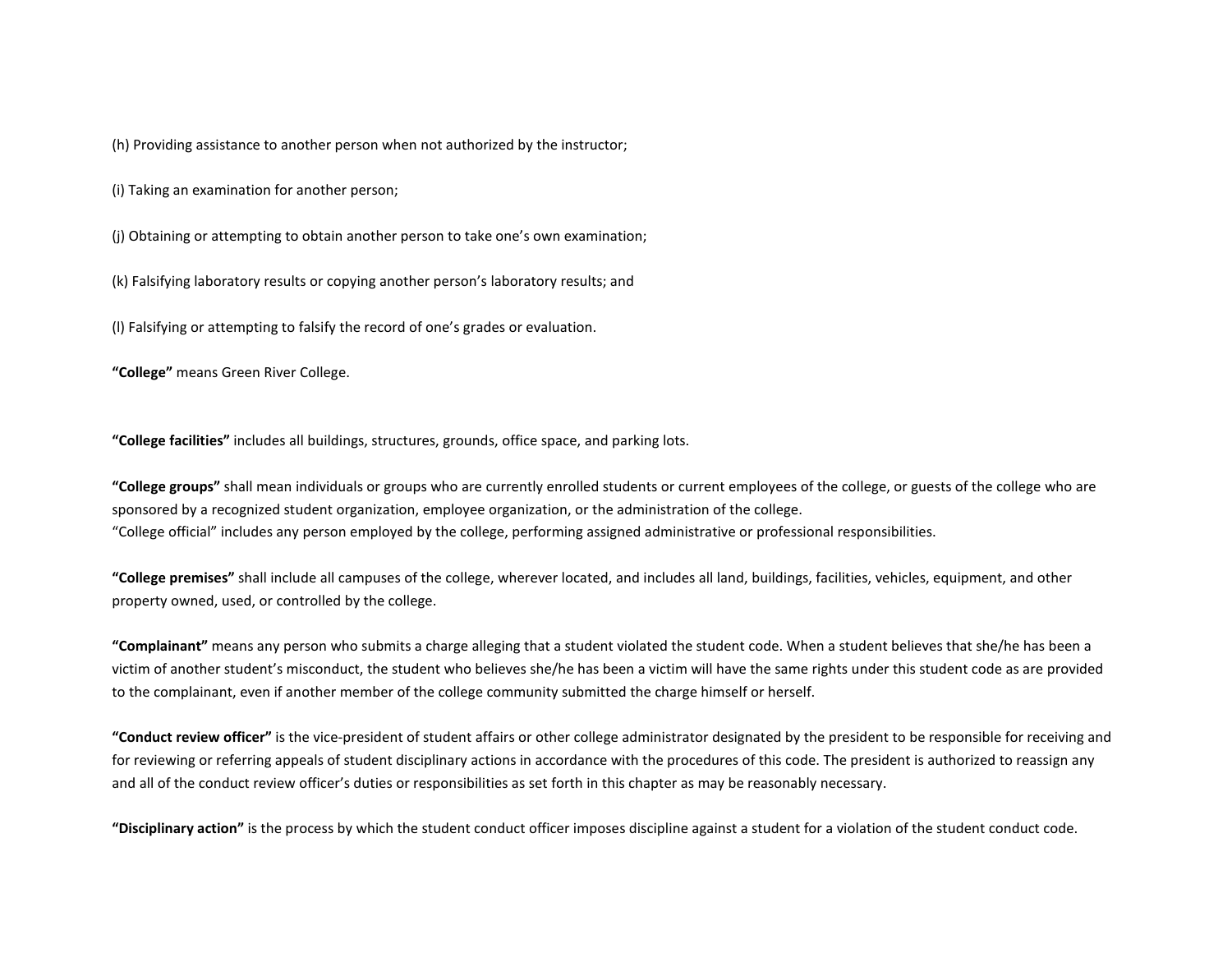**"Disciplinary appeal"** is the process by which an aggrieved student can appeal the discipline imposed by the student conduct officer. Disciplinary appeals from a suspension in excess of ten instructional days or a dismissal are heard by the student conduct appeals board. Appeals of all other appealable disciplinary action shall be reviewed through brief adjudicative proceedings.

**"Expressive activity"** includes, but is not necessarily limited to, informational picketing, petition circulation, the distribution of informational leaflets or pamphlets, speech making, demonstrations, rallies, appearances of speakers in outdoor areas, protests, meetings to display group feelings or sentiments and/or other types of assemblies to share information, perspectives or viewpoints.

**"Fabrication"** is defined as intentional misrepresentation of an activity done by a student for an academic project or practicum.

Fabrication includes, but is not limited to:

(a) Counterfeiting data, research results, information, or procedures with inadequate foundation in fact;

(b) Counterfeiting a record of internship or practicum experiences;

(c) Submitting a false excuse for absence or tardiness; and

(d) Unauthorized multiple submission of the same work; sabotage of others' work.

**"Faculty member"** means any person hired by the college to conduct classroom, counseling, or teaching activities or who is otherwise considered by the college to be a member of its faculty.

**"Filing"** is the process by which a document is officially delivered to a college official responsible for facilitating a disciplinary review. Unless otherwise provided, filing shall be accomplished by:

(a) Hand delivery of the document to the specified college official or college official's assistant; or

(b) By sending the document by e-mail and first class mail to the specified college official's office and college e-mail address.

Papers required to be filed shall be deemed filed upon actual receipt during office hours at the office of the specified college official.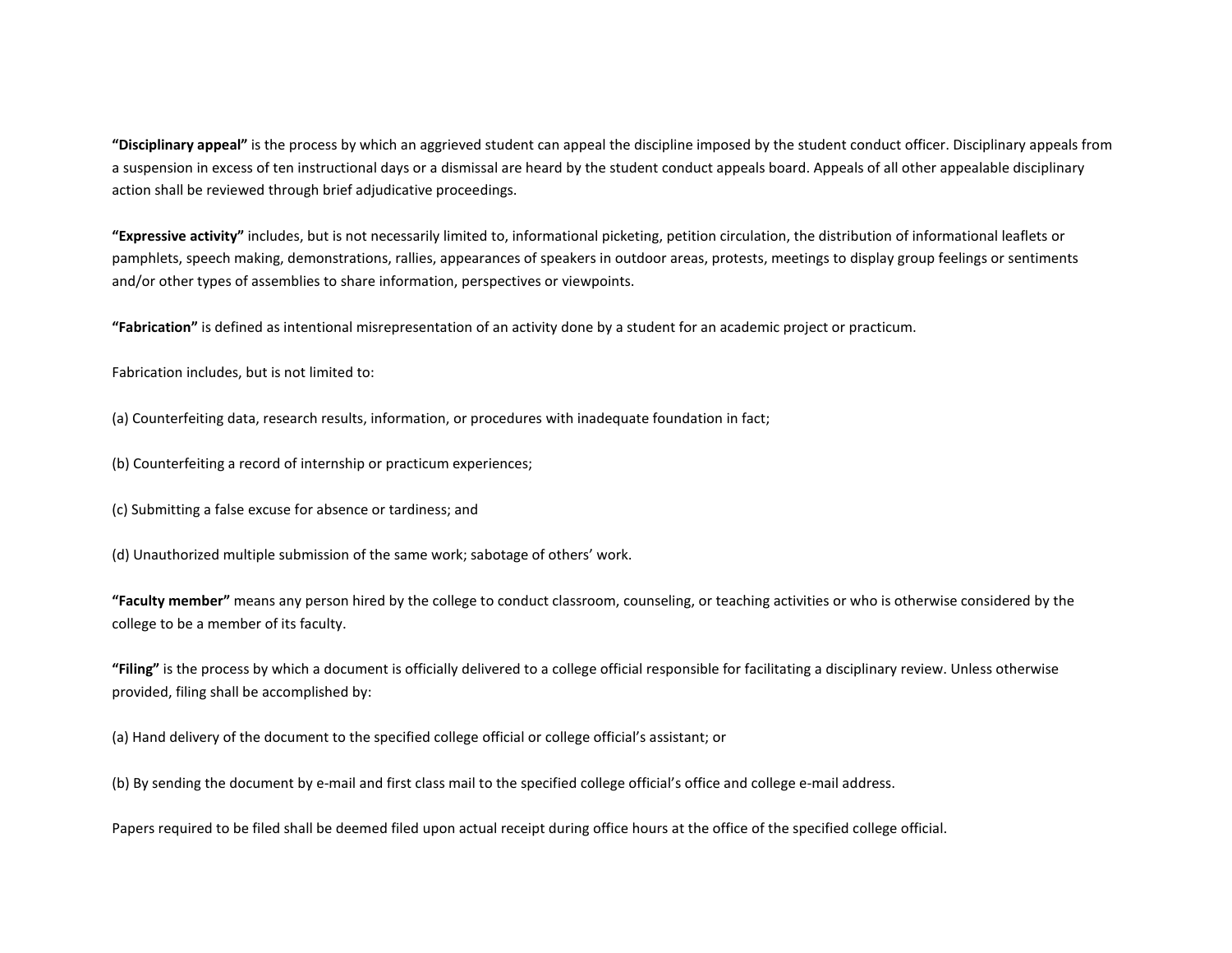**"May"** is used in the permissive sense.

**"Member of the college community"** includes any person who is a student, faculty member, college official or any other person employed by the college. A person's status in a particular situation shall be determined by the

vice-president of student affairs or designee.

**"Noncollege groups"** shall mean individuals, or combinations of individuals, who are not currently enrolled students or current employees of the college and who are not officially affiliated or associated with, or invited guests of a recognized student organization, recognized employee group, or the administration of the college.

**"Organization"** means number of persons who have complied with the formal requirements for college recognition/registration.

**"Plagiarism"** is defined as using others' original ideas in your written or spoken work without giving proper credit.

(a) Ideas include, but are not limited to:

(i) Facts;

(ii) Opinions;

(iii) Images;

(iv) Statistics;

(v) Equations;

(vi) Hypotheses;

(vii) Theories.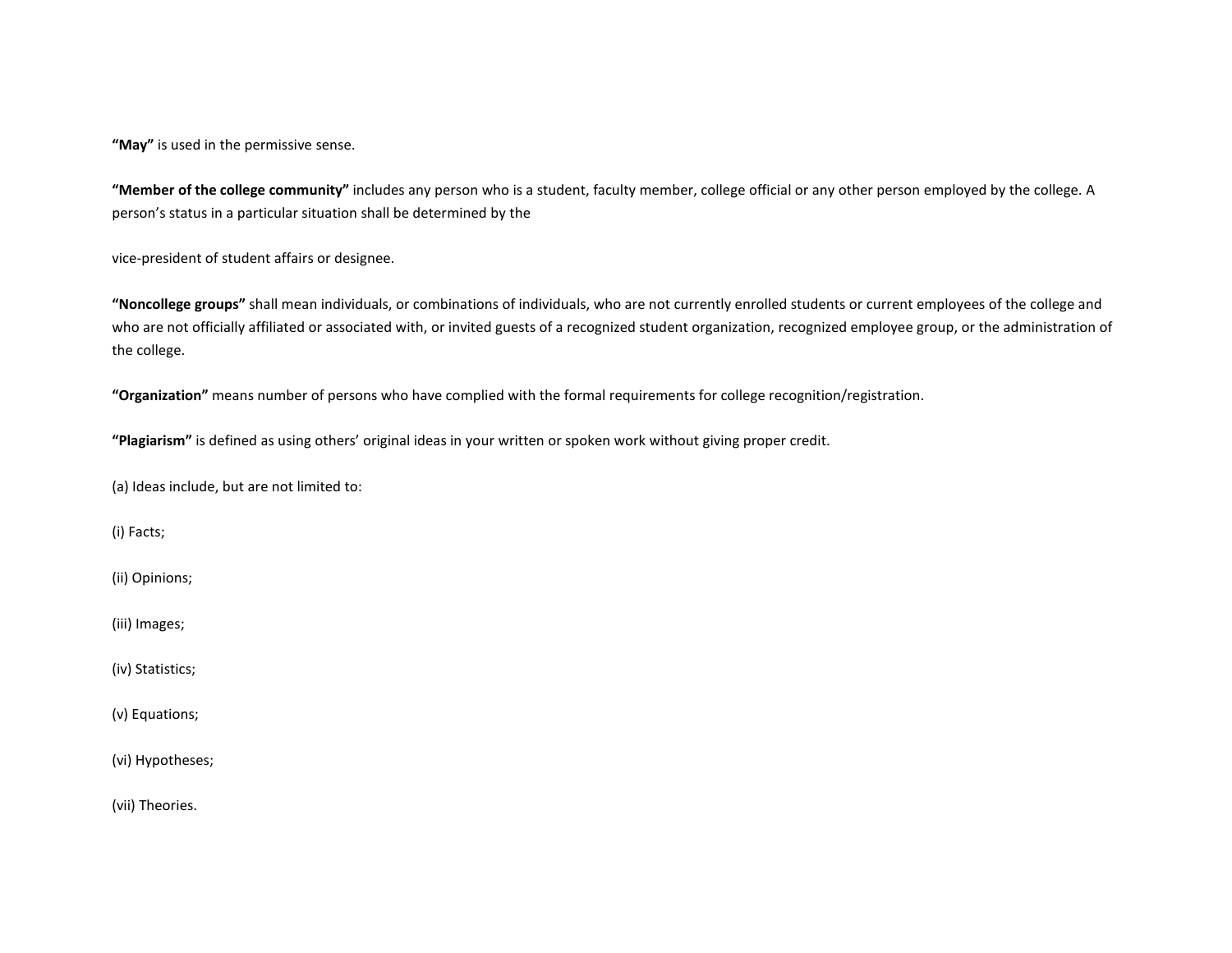(b) Plagiarism can occur in two ways: Intentional and unintentional.

(c) Ways that intentional plagiarism occur include, but are not limited to:

(i) Turning in someone else's work as your own;

(ii) Copying words or ideas from someone else without giving credit;

(iii) Failing to put a quotation in quotation marks;

(iv) Giving incorrect information about the source of a quotation;

(v) Changing words but copying the sentence structure of a source without giving credit;

(vi) Copying so many words or ideas from a source that it makes up the majority of your work, whether you give credit or not.

(d) Unintentional plagiarism may occur when a student has tried in good faith to document their academic work but fails to do so accurately and/or thoroughly. Unintentional plagiarism may also occur when a student has not had course work covering plagiarism and documentation and is therefore unprepared for college academic writing or speaking.

**"Policy"** means the written regulations of the college as found in, but not limited to, the student code, the college web page and computer use policy, and catalogs.

**"Respondent"** is the student against whom disciplinary action is initiated.

**"Service"** is the process by which a document is officially delivered to a party. Unless otherwise provided, service upon a party shall be accomplished by:

(a) Hand delivery of the document to the party; or

(b) By sending the document by e-mail and by certified mail or first class mail to the party's last known address.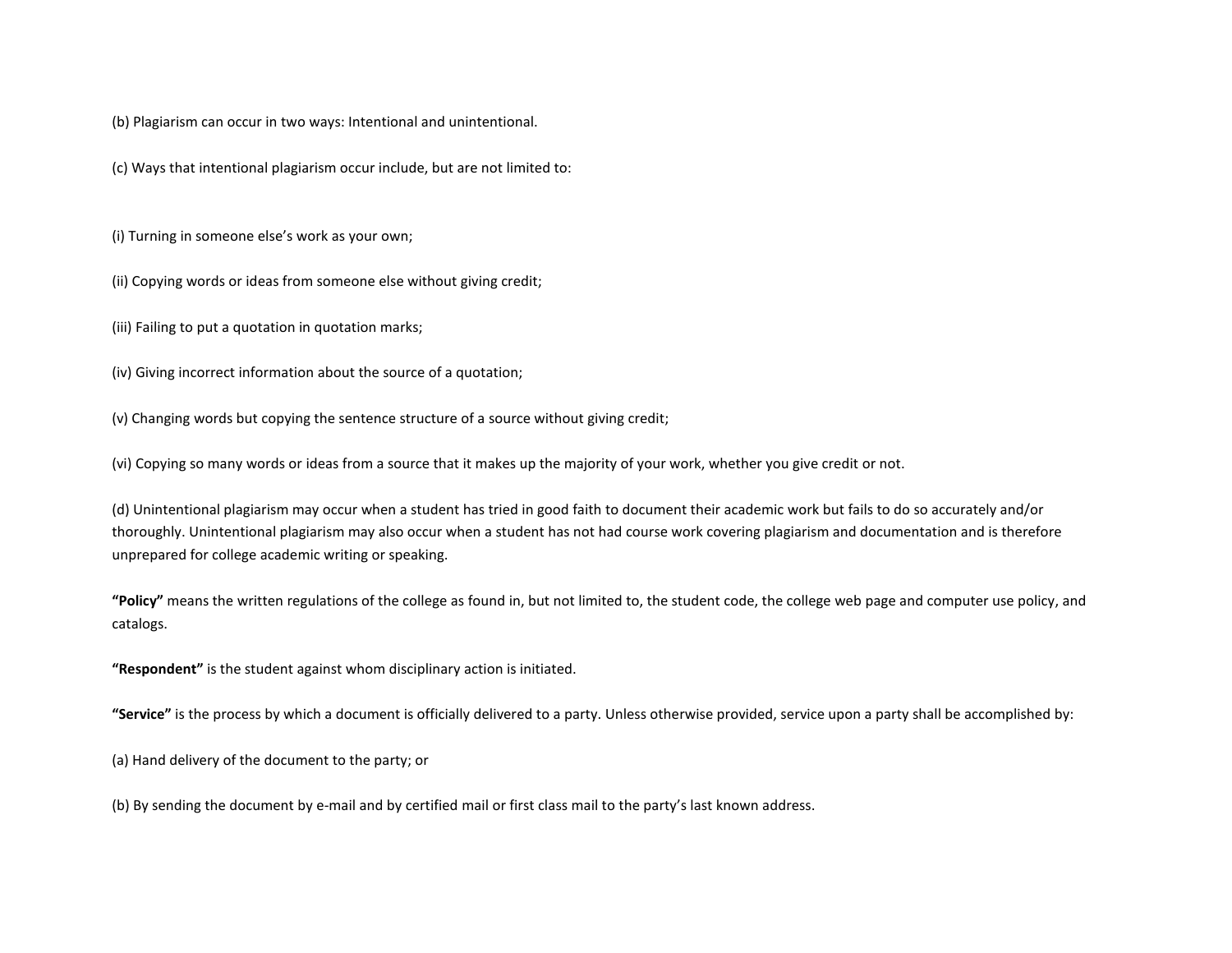Service is deemed complete upon hand delivery of the document or upon the date the document is e-mailed and deposited in the mail.

**"Shall"** is used in the imperative sense.

**"Student"** includes all persons taking courses at or through the college, whether on a full-time or part-time basis, and whether such courses are credit courses, noncredit courses, online courses, or otherwise. Persons who withdraw after allegedly violating the code, who are not officially enrolled for a particular term but who have a continuing relationship with the college, or who have been notified of their acceptance for admission are considered students.

**"Student conduct officer"** is a college administrator designated by the president or vice-president of student affairs to be responsible for implementing and enforcing the student conduct code. The president or vice-president of student affairs is authorized to reassign any and all of the student conduct officer's duties or responsibilities as set forth in this chapter as may be reasonably necessary.

**"The president"** is the president of the college. The president is authorized to delegate any and all of his or her responsibilities as set forth in this chapter as may be reasonably necessary.

**"Vice-president of student affairs"** means the college administrator who reports to the college president, who serves as the college's student judicial affairs administrator, and who is responsible for administering the student rights and responsibilities code. The vice-president of student affairs may designate a student conduct officer to fulfill this responsibility.

## **WAC 132J-126-040 STUDENT CODE AUTHORITY.**

**(1)** The vice-president of student affairs or designee shall develop policies for the administration of the student conduct system and procedural rules for the conduct of student conduct hearings that are not inconsistent with provisions of the student code.

**(2)** The vice-president of student affairs or designee shall determine the composition of the student conduct committee in accordance with WAC 132J-126-180.

**(3)** Decisions made by a student conduct officer shall be final, pending the normal appeal process.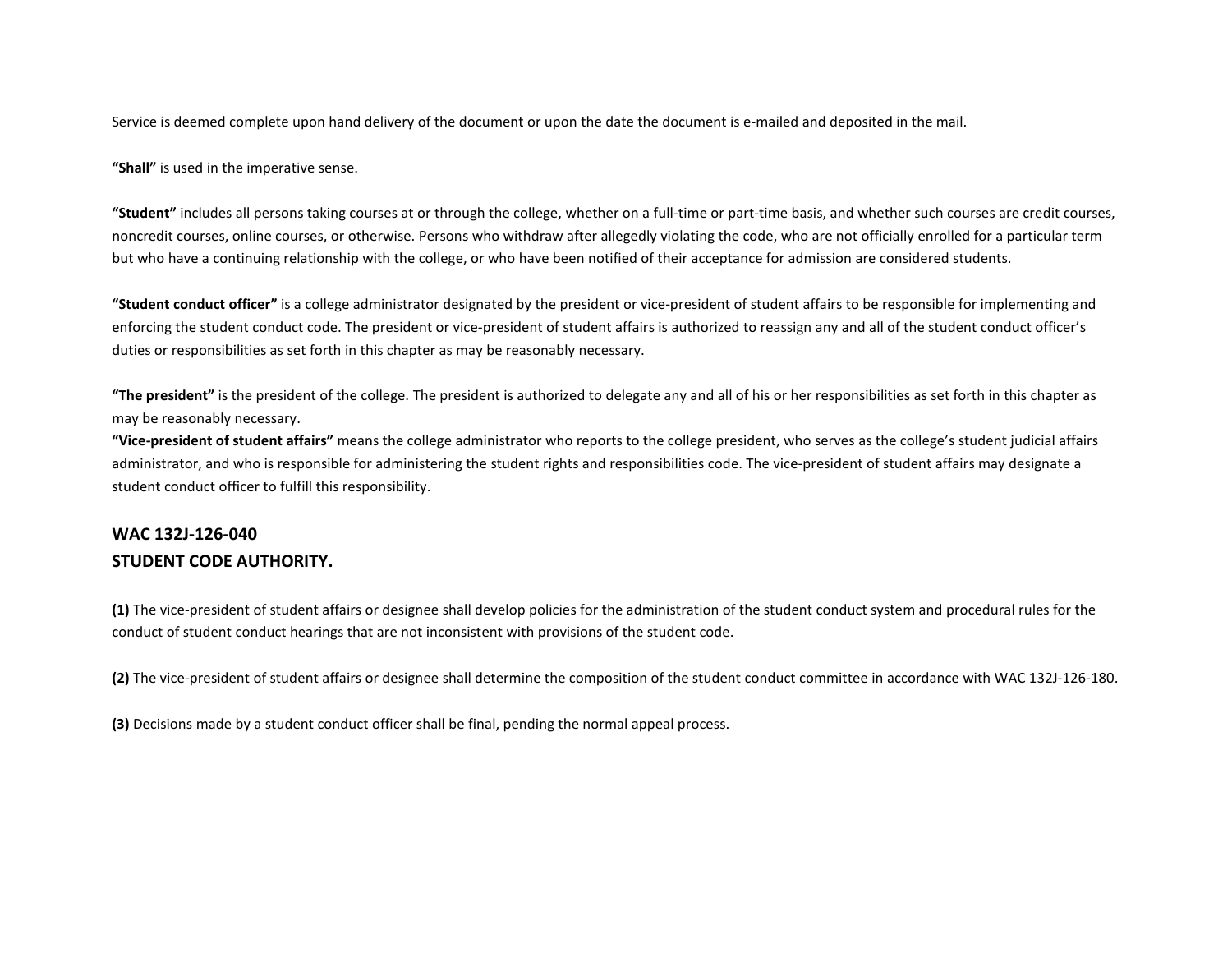# **WAC 132J-126-050 STATEMENT OF STUDENT RIGHTS.**

As members of the academic community, students are encouraged to develop the capacity for critical judgment and to engage in an independent search for truth. Freedom to teach and freedom to learn are inseparable facets of academic freedom. The freedom to learn depends upon appropriate opportunities and conditions in the classroom, on the campus, and in the larger community. Students should exercise their freedom with responsibility. The responsibility to secure and to respect general conditions conducive to the freedom to learn is shared by all members of the college community.

The following enumerated rights are guaranteed to each student within the limitations of statutory law and college policy which are deemed necessary to achieve the educational goals of the college:

#### **(1) Academic freedom.**

(a) Students are guaranteed the rights of free inquiry, expression, and assembly upon and within college facilities that are generally open and available to the public.

(b) Students are free to pursue appropriate educational objectives from among the college's curricula, programs, and services, subject to the limitations of RCW 28B.50.090 (3)(b).

(c) Students shall be protected from academic evaluation which is arbitrary, prejudiced, or capricious, but are responsible for meeting the standards of academic performance established by each of their instructors.

(d) Students have the right to a learning environment which is free from unlawful discrimination, inappropriate and disrespectful conduct, and any and all harassment, including sexual harassment.

#### **(2) Due process.**

(a) The rights of students to be secure in their persons, quarters, papers, and effects against unreasonable searches and seizures is guaranteed.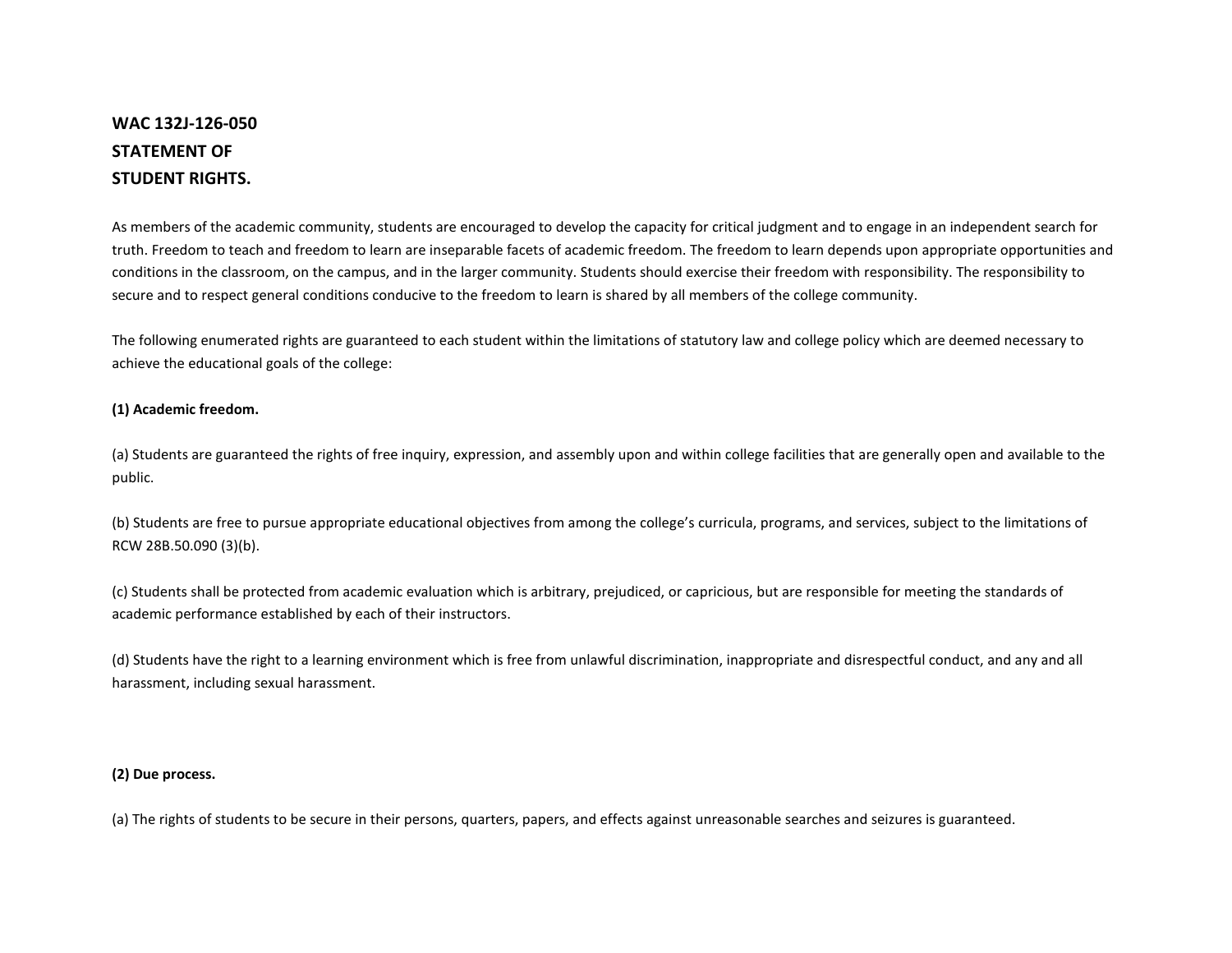(b) No disciplinary sanction may be imposed on any student without notice to the accused of the nature of the charges.

(c) A student accused of violating this code of student conduct is entitled, upon request, to procedural due process as set forth in this chapter.

## **WAC 132J-126-060 RIGHT TO SALE OF PERSONAL PROPERTY.**

**(1)** Students have the right to engage in legal, incidental sales of personal property in private transactions.

**(2)** All other sales shall take place in Lindbloom Student Center subject to the approval and requirements of the vice-president of student affairs or designee.

# **WAC 132J-126-070 DENIAL OF ACCESS TO GREEN RIVER COLLEGE.**

**(1)** The vice-president of student affairs may deny admission to a prospective student, or continued attendance to an enrolled student, if it reasonably appears that the student would not be competent to profit from the curriculum offerings of the college, or would, by the student's presence or conduct, create a disruptive atmosphere within the college or a substantial risk of actual harm to self or other members of the campus community.

**(2)** Denial of access decisions may be appealed, as or like disciplinary actions, to the student conduct committee.

# **WAC 132J-126-080 RIGHTS OF OWNERSHIP OF WORKS.**

It shall be the policy of Green River College that employees of the college shall not use students' published or unpublished works for personal gain without written consent of the student.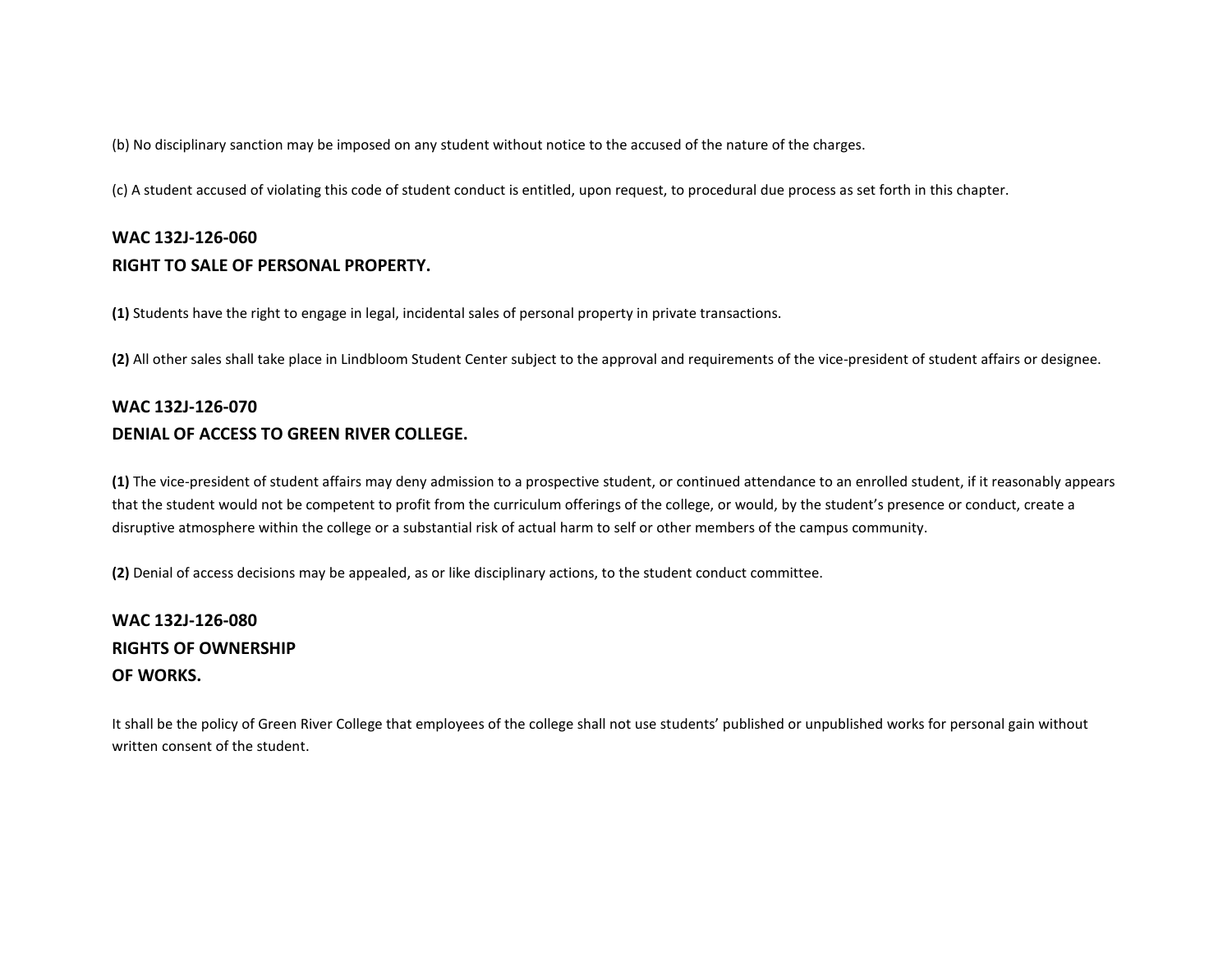### **WAC 132J-126-090 CONDUCT—STUDENT RESPONSIBILITIES.**

Any student shall be subject to disciplinary action as provided for in this chapter, who either as a principal actor, aide, abettor, or accomplice as defined in RCW 9A.08.020:

Materially and substantially interferes with the personal rights or privileges of others or the educational process of the college; Violates any provision of this chapter; or Commits any prohibited act including, but not limited to, the following:

**(1) Academic dishonesty.** Any act of academic dishonesty including, but not limited to, cheating, plagiarism, and fabrication. In academically honest writing or speaking, the student documents his/her source of information whenever:

Another person's exact words are quoted;

Another person's idea, opinion or theory is used through paraphrase; and

Facts, statistics, or other illustrative materials are borrowed.

In order to complete academically honest work, students should: Acknowledge all sources according to the method of citation preferred by the instructor;

Write as much as possible from one's own understanding of the materials and in one's own voice;

Ask an authority on the subject, such as the instructor who assigned the work; and

Seek help from academic student services such as the library and/or writing center.

**(2) Tobacco, electronic cigarettes, and related products.** The use of tobacco, electronic cigarettes, and related products are not allowed on college campus. In addition to the main campus, this also includes any building and premises owned, leased or operated by the college outside of the main campus. "Related products" include, but are not limited to, cigarettes, pipes, bidi, clove cigarettes, waterpipes, hookahs, chewing tobacco, and snuff.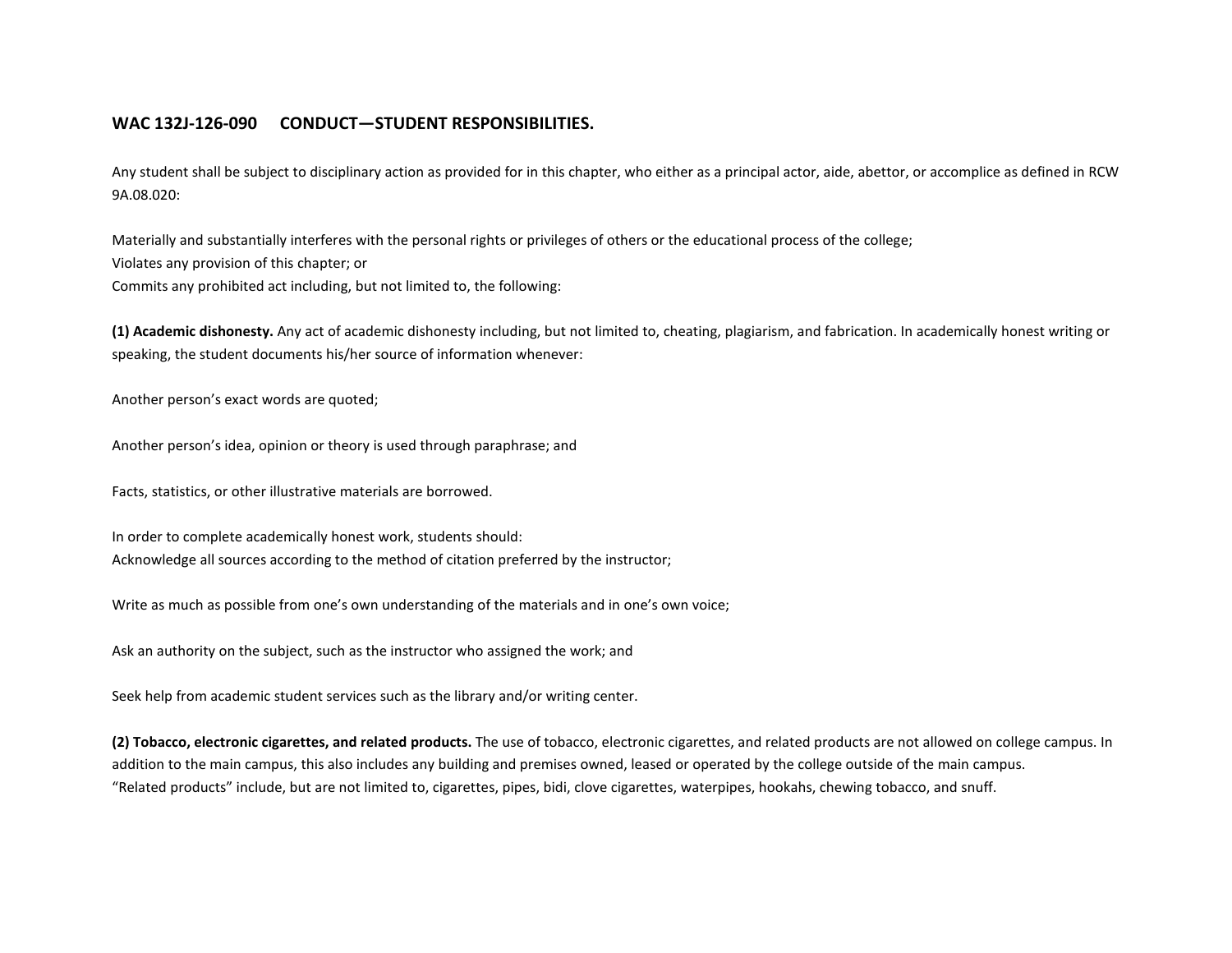**(3) Alcohol.** The use, possession, delivery, sale, or being visibly under the influence of any alcoholic beverage, except as permitted by law and applicable college policies.

#### **(4) Drugs/substance abuse.**

(a) Any student who, while in any college facility or participating in a college-related program, uses, possesses, consumes, is demonstrably under the influence of, or sells any narcotic drug or controlled substance as defined in RCW 69.50.101, in violation of law or in a manner which significantly disrupts a college activity. For purposes of this section, "sell" includes the statutory meaning in RCW 69.50.410.

(b) Marijuana. The use, possession, delivery, sale, or being visibly under the influence of marijuana or the psychoactive compounds found in marijuana and intended for human consumption, regardless of form, is prohibited. While state law permits the recreational use of marijuana, federal law prohibits such use on college premises or in connection with college activities.

**(5) Conduct at college functions.** Any student who significantly disrupts or obstructs any teaching, research, administration, disciplinary proceedings, other college activities, including its public service functions on or off campus, or of other authorized noncollege activities when the conduct occurs on college premises.

**(6) Theft; stolen property; robbery.** Any student who, while in any college facility or participating in a college-related program, commits or attempts to commit theft as defined in RCW 9A.56.020, or possesses stolen property as defined in RCW 9A.56.140, or commits or attempts to commit robbery as defined in RCW 9A.56.190.

#### **(7) Damaging property.**

(a) Any student who causes or attempts to cause physical damage to property owned, controlled or operated by the college, or to property owned, controlled or operated by another person while said property is located on college facilities.

(b) Any student who in this or any other manner is guilty of malicious mischief in violation of RCW 9A.48.070 through 9A.48.100.

**(8) Abuse; intimidation.** Physical abuse, verbal abuse, threats, intimidation, coercion, and/or other conduct which threatens or endangers the health or safety of any person.

**(9) Hazing.** Hazing, defined as an act which endangers the mental or physical health or safety of a student, or which destroys or removes public or private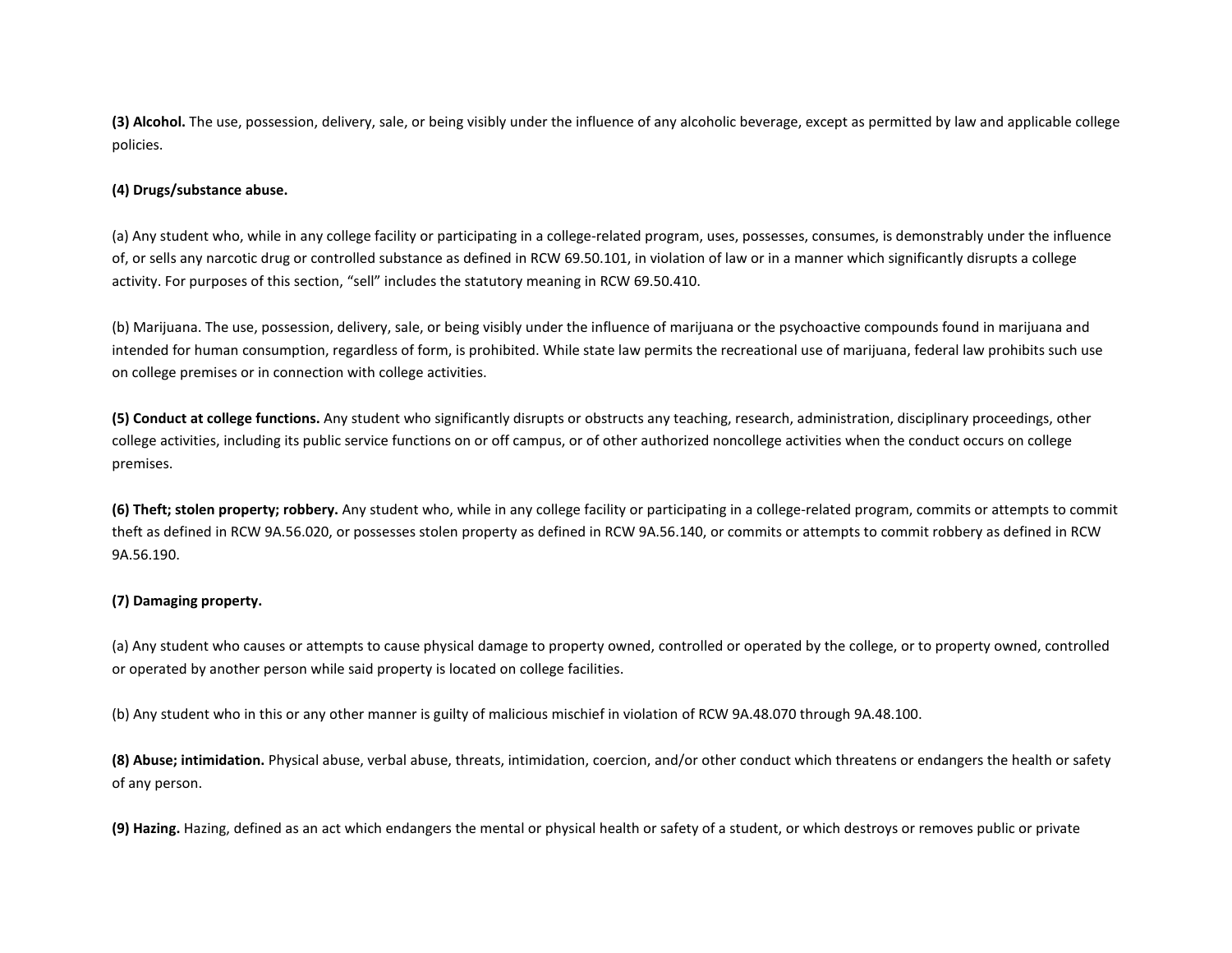property, for the purpose of initiation, admission into, affiliation with, or as a condition for continued membership in, a group or organization. The express or implied consent of the victim will not be a defense. Apathy or acquiescence in the presence of hazing are not neutral acts; they are violations of this rule.

**(10) Failure to comply.** Failure to comply with directions of college officials, campus safety officers, or law enforcement officers acting in performance of their duties and/or failure to identify oneself to these persons when requested to do so.

**(11) Possession of keys.** Unauthorized possession, duplication or use of keys to any college premises or

unauthorized entry to or use of college premises.

**(12) Policy violation.** Violation of any college policy, rule, or regulation published in hard copy or available electronically on the college web site.

**(13) Violation of laws.** Violation of any federal, state, or local law.

**(14) False alarms.** Falsely setting off or otherwise tampering with any emergency safety equipment, alarm, or other device established for the safety of individuals and/or college facilities.

**(15) Harassment.** Unwelcome and offensive conduct, including verbal, nonverbal, or physical conduct, that is directed at a person because of such person's protected status and that is sufficiently serious as to deny or limit, and that does deny or limit, the ability of a student to participate in or benefit from the college's educational program or that creates an intimidating, hostile, or offensive environment for other campus community members. Protected status includes a person's race; color; national origin; sensory, mental or physical disability; use of a service animal; gender, including pregnancy; marital status; age (40+); religion; creed; genetic information; sexual orientation; gender identity; veteran's status; or any other legally protected classification. See "Sexual misconduct" for the definition of "sexual harassment." Harassing conduct may include, but is not limited to, physical conduct, verbal, written, social media and electronic.

#### **(16) Sexual misconduct.**

(a) Sexual misconduct is any sexual activity with another that is unwanted and nonconsensual. Sexual misconduct includes physical contact as well as voyeurism.

(b) Consent to sexual activity requires that, at the time of the act, there are actual words or conduct demonstrating freely given agreement to sexual activity, silence or passivity is not consent. Even if words or conduct alone seem to imply consent, sexual activity is nonconsensual when: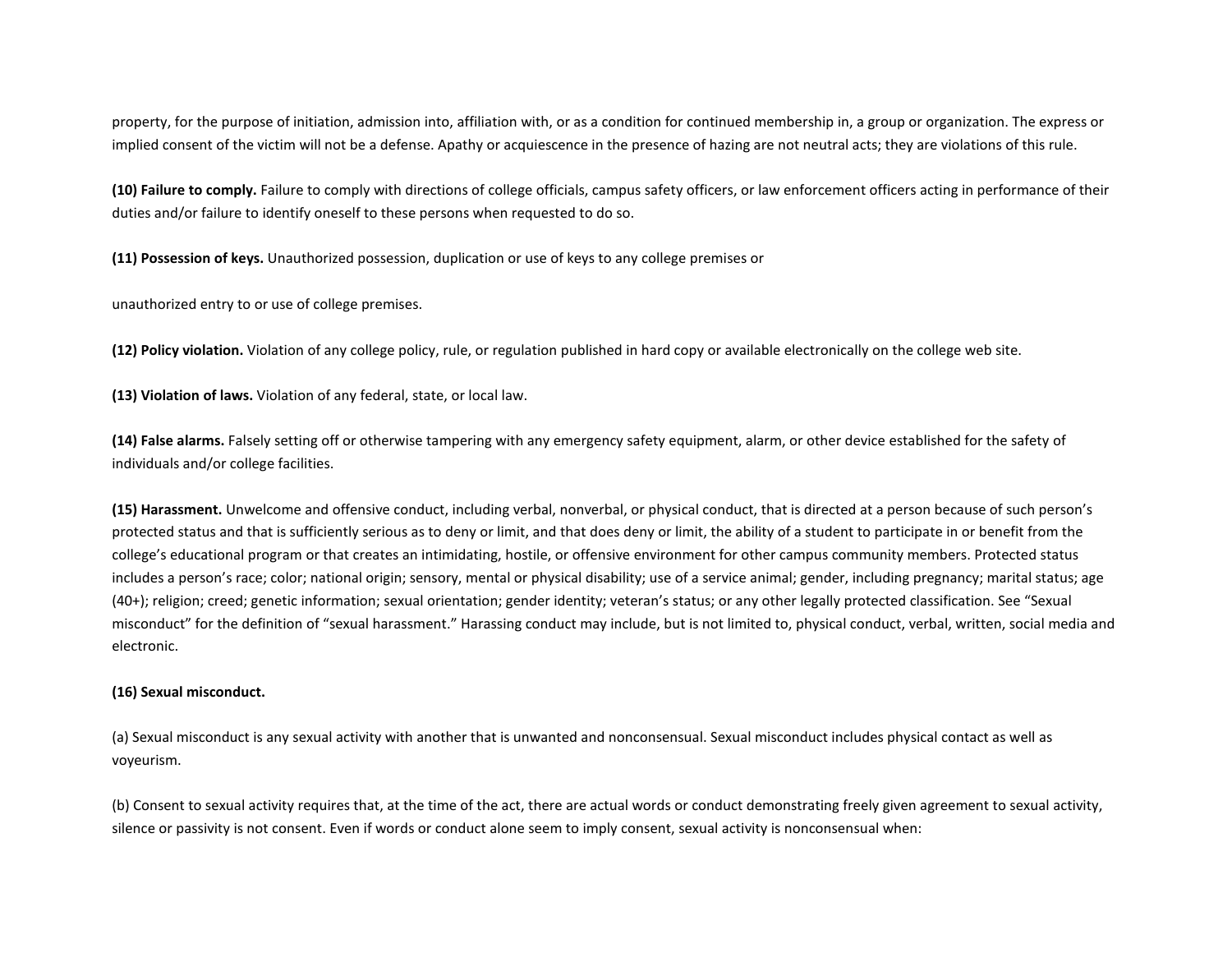(i) Force or blackmail is threatened or used to procure compliance with the sexual activity; or

(ii) The person is unconscious or physically unable to communicate his or her unwillingness to engage in sexual activity; or

(iii) The person lacks the mental capacity at the time of the sexual activity to be able to understand the nature or consequences of the act, whether that incapacity is produced by illness, defect, the influence of alcohol or another substance, or some other cause.

(c) A person commits voyeurism if, for the purpose of arousing or gratifying the sexual desire of any person, he or she knowingly views, photographs, or films another person, without that person's knowledge and consent, while the person being viewed, photographed, or filmed is in a place where he or she has a reasonable expectation of privacy.

(d) The term "sexual harassment" means unwelcome conduct of a sexual nature, including unwelcome sexual advances, requests for sexual favors, and other verbal, nonverbal, or physical conduct of a sexual nature that is sufficiently serious as to deny or limit, and that does deny or limit, based on sex, the ability of a student to participate in or benefit from the college's educational program or that creates an intimidating, hostile, or offensive environment for other campus community members.

(e) The term "sexual intimidation" incorporates the definition of "sexual harassment" and means threatening or emotionally distressing conduct based on sex including, but not limited to, nonconsensual recording of sexual activity or the distribution of such recording.

**(17) Sexual violence.** The term "sexual violence" incorporates the definition of "sexual harassment" and means a physical sexual act perpetrated without clear, knowing, and voluntary consent, such as committing a sexual act against a person's will, exceeding the scope of consent, or where the person is incapable of giving consent, including rape, sexual assault, sexual battery, sexual coercion, sexual exploitation, gender- or sex-based stalking. The term further includes acts of dating or domestic violence.

A person may be incapable of giving consent by reason of age, threat or intimidation, lack of opportunity to object, disability, drug or alcohol consumption, or other cause.

**(18) Weapons and fireworks.** Possession or use of fireworks anywhere on campus; possession, holding, wearing, transporting, storage or presence of any firearm, dagger, sword, knife, or any other cutting or stabbing instrument, or club, or incendiary device, or explosive, or any facsimile weapons, or any other weapon apparently capable of producing bodily harm and/or property damage is prohibited on the college campus, subject to the following exceptions: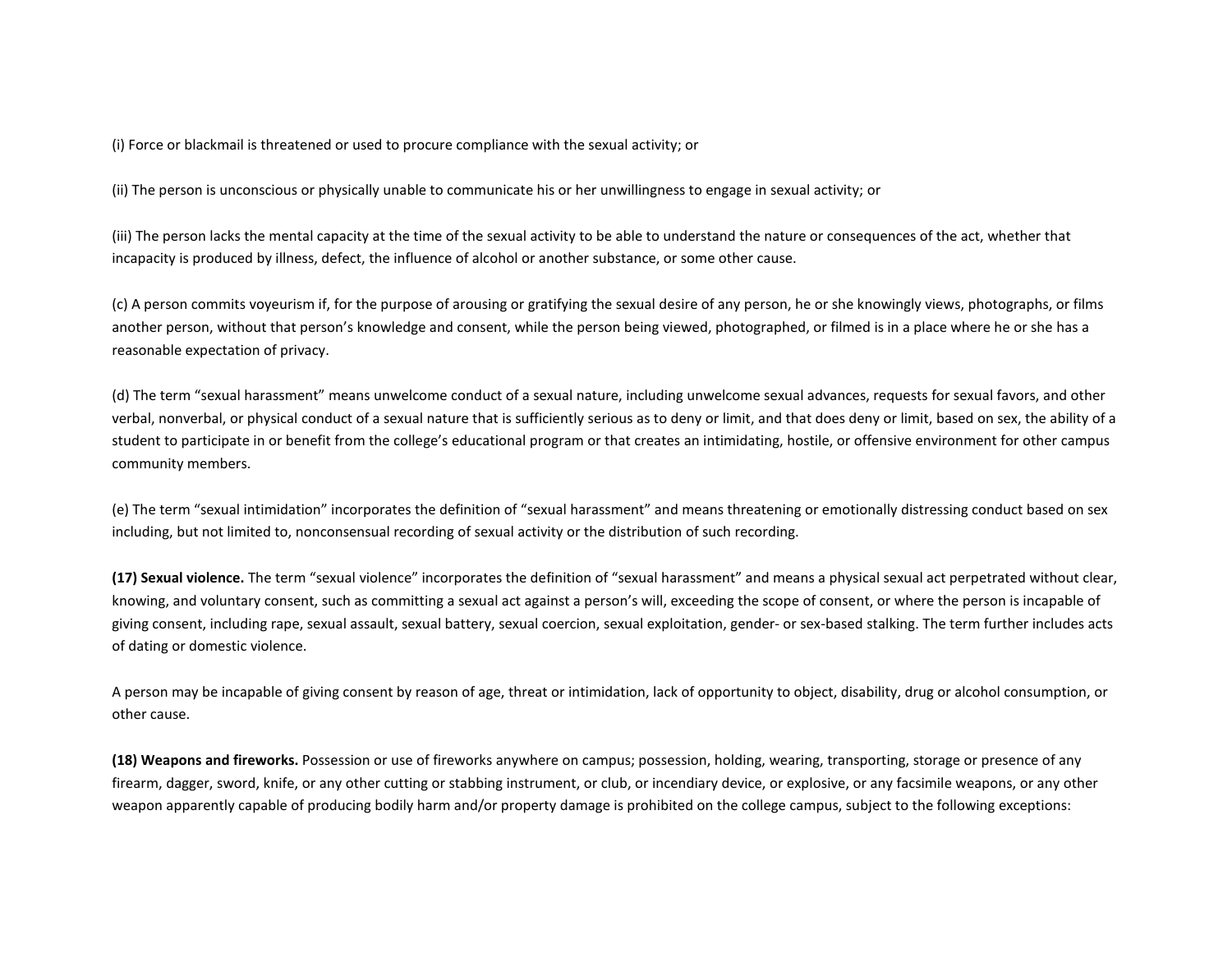(a) Commissioned law enforcement personnel, legally authorized military personnel, or bank-related security personnel required by their office to carry such weapons or devices.

(b) Possession or use of disabling chemical sprays when used for self-defense.

(c) The president may authorize possession of a weapon on campus upon a showing that the weapon is reasonably related to a legitimate pedagogical purpose. Such permission shall be in writing and shall be subject to such terms or conditions incorporated in the written permission.

**(19) Demonstrations.** Participating in an on-campus or off-campus demonstration, riot, or activity that disrupts the normal operations of the college and/or infringes on the rights of other members of the college community; leading or inciting others to disrupt scheduled and/or normal activities within any campus building or area.

**(20) Disorderly conduct.** Conduct that is disorderly, lewd, indecent, or obscene; breach of peace; or aiding, abetting, or procuring another person to breach the peace on college premises or at functions sponsored by, or participated in by, the college or members of the college community. Disorderly conduct includes, but is not limited to, any unauthorized use of electronic or other devices to make an audio or video record of any person while on college premises without his/her prior knowledge, or without his/her effective consent when such a recording is in a place or situation where he or she has a reasonable expectation of privacy. This includes, but is not limited to, surreptitiously taking pictures of another person in a gym, locker room, or restroom.

**(21) Discriminatory conduct.** Discriminatory conduct which harms or adversely affects any member of the college community because of his/her race; color; national origin; sensory, mental or physical disability; use of a service animal; gender, including pregnancy; marital status; age (40+); religion; creed; genetic information; sexual orientation; gender identity; veteran's status; or any other legally protected classification.

**(22) Stalking.** Stalking, defined as intentionally and repeatedly harassing or following a person and intentionally or unintentionally placing the person being followed or harassed in fear of physical harm to one's self or property or physical harm to another person or another's property.

**(23) Improper use of technology.** Theft or other abuse of computer facilities and resources including, but not limited to:

(a) Unauthorized entry into a file, to use, read, or change the contents, or for any other purpose.

(b) Unauthorized transfer of a file.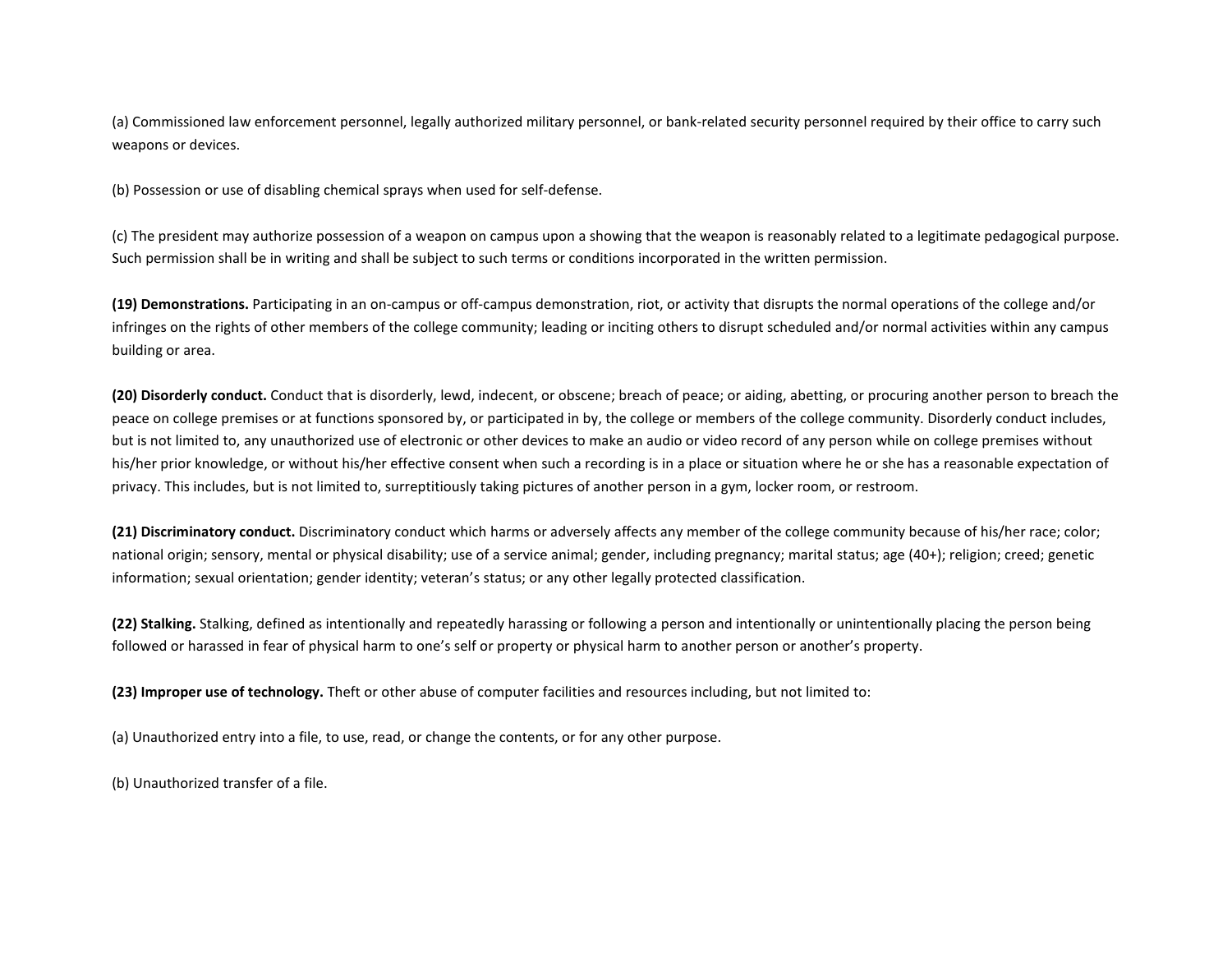(c) Use of another individual's identification and/or password.

(d) Use of computing facilities and resources to interfere with the work of another student, faculty member, or college official.

(e) Use of computing facilities and resources to view or send obscene or abusive messages.

(f) Use of computing facilities and resources to interfere with normal operation of the college computing system.

(g) Use of computing facilities and resources in violation of copyright laws.

(h) Any violation of the Student Affairs Policy SA-24 - Student Acceptable Computer Use.

**(24) Forgery or alteration of records.** Any student who, while in any college facility or participating in a college-related program, engages in forgery, as defined in RCW 9A.60.020.

**(25) Disruption of conduct process.** Abuse of the student conduct system including, but not limited to:

(a) Falsification, distortion, or misrepresentation of information before a student conduct officer.

(b) Disruption or interference with the orderly conduct of a student conduct hearing proceeding.

(c) Institution of a student conduct code proceeding in bad faith.

(d) Attempting to discourage an

individual's proper participation in, or use of, the student conduct system.

(e) Attempting to influence the impartiality of a member of a student conduct officer prior to, and/or during the course of, the student conduct hearing proceeding.

(f) Harassment (verbal or physical) and/or intimidation of a member of a student conduct officer prior to, during, and/or after a student conduct hearing proceeding.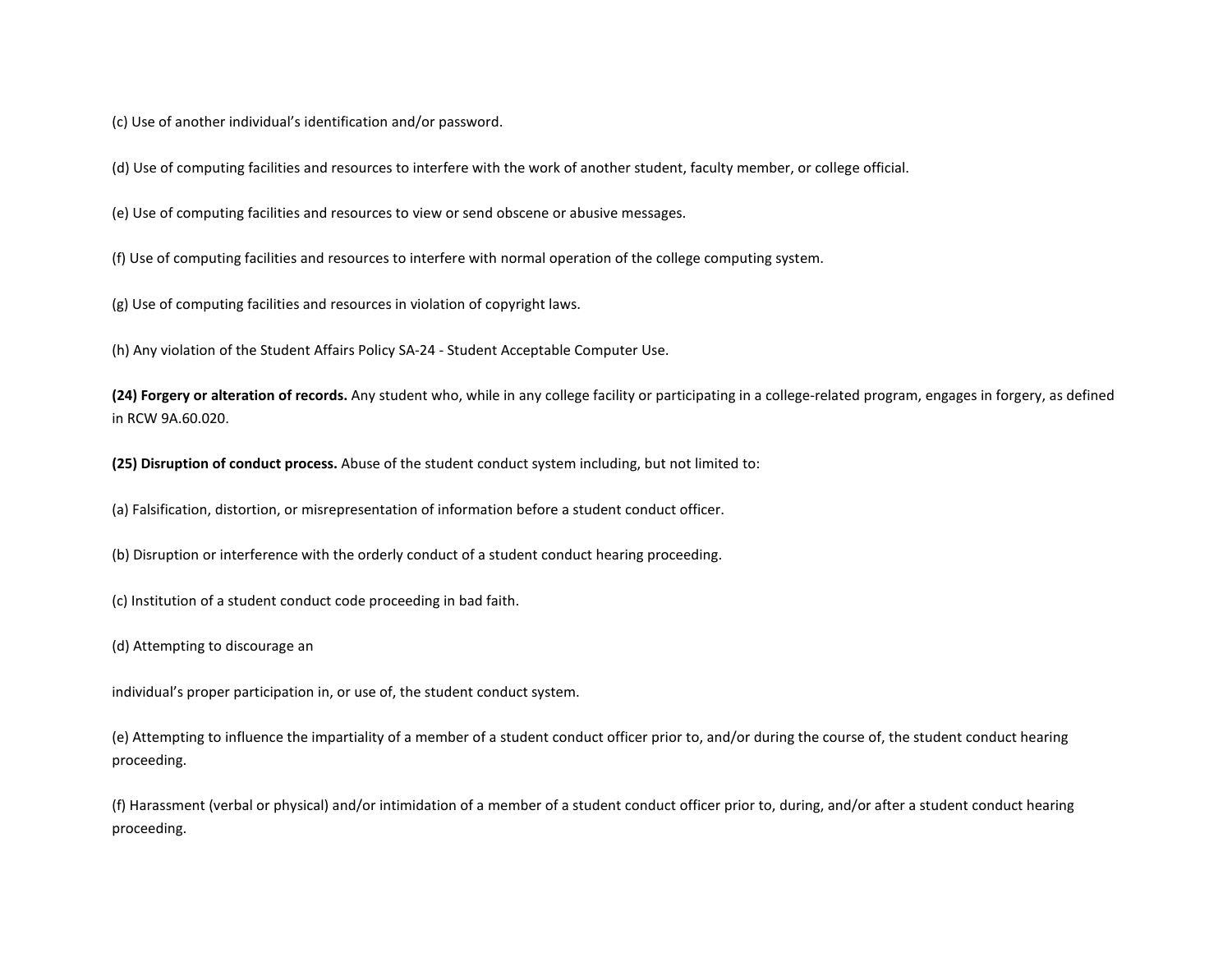(g) Failure to comply with the sanction(s) imposed under the student code.

(h) Influencing or attempting to influence another person to commit an abuse of the student conduct code system.

**(26) False complaint.** Filing a formal complaint falsely accusing another student or college employee with violating a provision of this chapter.

**(27) Classroom conduct.** Any student who significantly disrupts any college class and makes it unreasonably difficult to conduct the class in an orderly manner shall be subject to disciplinary action. An instructor/faculty member may impose any of the following actions for classroom conduct:

(a) Warning: An oral or written notice to a student that college and/or classroom expectations about conduct have not been met.

(b) Reprimand: A written notice which censures a student for improper conduct and includes a warning that continuation or repetition of improper conduct shall result in further disciplinary action.

(c) Summary suspension for a maximum of two days: As defined in WAC 132J-126-230.

At any time, severe misconduct or continued misconduct shall be just cause for the matter to be forwarded immediately to the vice-president of student affairs or designee for further action.

## **WAC 132J-126-100 VIOLATION OF LAW AND COLLEGE DISCIPLINE.**

**(1)** College disciplinary proceedings may be instituted against a student charged with conduct that potentially violates both the criminal law and this student code (that is, if both possible violations result from the same factual situation) without regard to the pendency of civil or criminal litigation in court or criminal arrest and prosecution. Proceedings under this student code may be carried out prior to, simultaneously with, or following civil or criminal proceedings off campus at the discretion of the vice-president of student affairs or designee. Determinations made or sanctions imposed under this student code shall not be subject to change because criminal charges arising out of the same facts giving rise to violation of college rules were dismissed, reduced, or resolved in favor of, or against the criminal law defendant.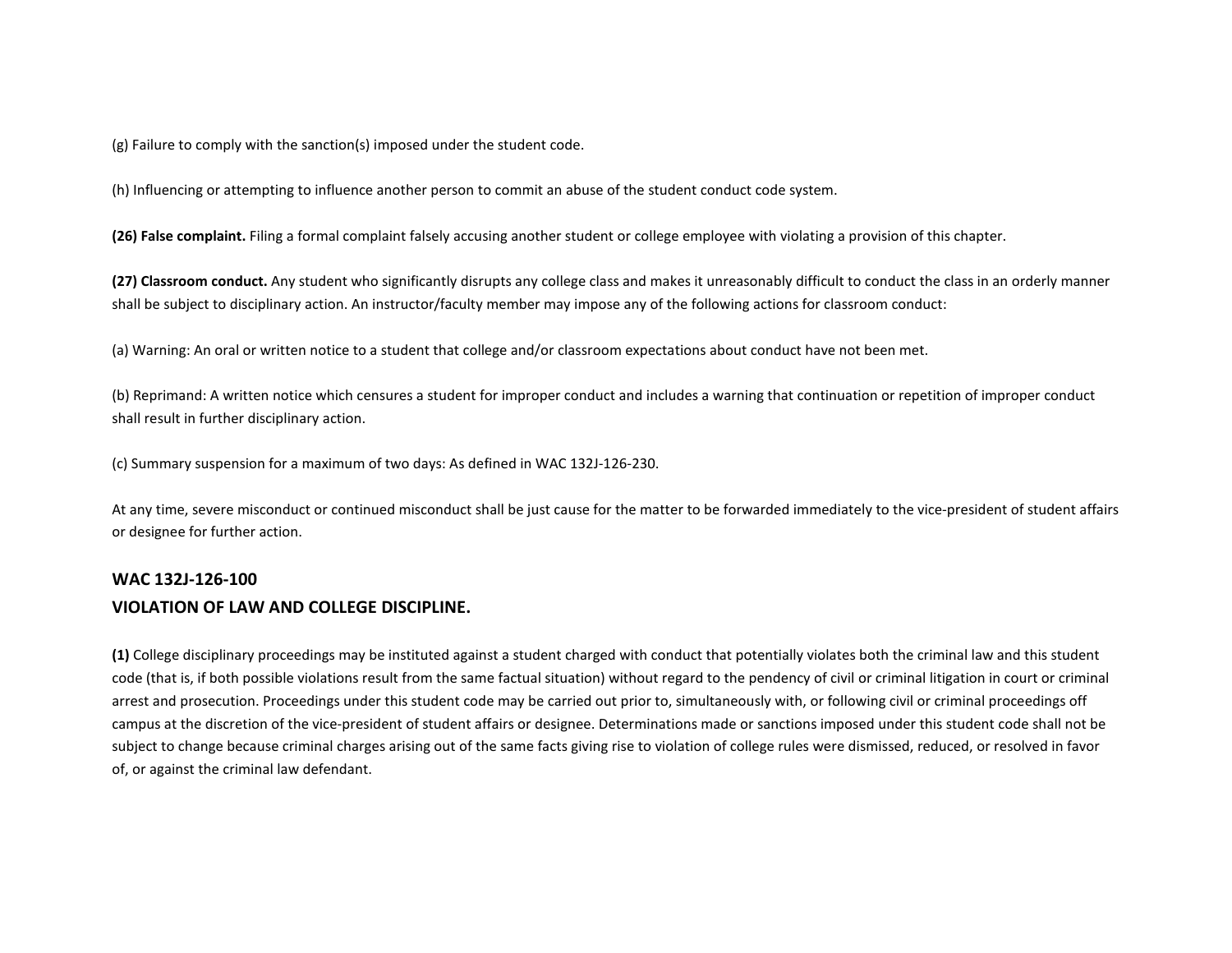**(2)** When a student is charged by federal, state, or local authorities with a violation of law, the college will not request or agree to special consideration for that individual because of his or her status as a student. If the alleged offense is also being processed under the student code, the college may advise off-campus authorities of the existence of the student code and of how such matters are typically handled within the college community. The college will attempt to cooperate with law enforcement and other agencies in the enforcement of criminal law on campus and in the conditions imposed by criminal courts for the rehabilitation of student violators (provided that the conditions do not conflict with campus rules or sanctions). Individual students and other members of the college community, acting in their personal capacities, remain free to interact with governmental representatives as they deem appropriate.

# **WAC 132J-126-120 PURPOSE OF DISCIPLINARY ACTION.**

The college may apply sanctions or take other appropriate action for violations of the student code of conduct. Disciplinary proceedings shall determine whether and under what conditions the violator may continue as a student of the college.

## **WAC 132J-126-130 DISCIPLINARY TERMS.**

The following definitions of disciplinary terms have been established to provide consistency in the application of penalties:

**(1) Warning** - A notice in writing to the student that the student is violating or has violated institutional regulations.

**(2) Probation** - A written reprimand for violation of specified regulations. Probation is indefinite or for a designated period of time and includes the probability of more severe disciplinary sanctions if the student is found to violate any institutional regulation(s) during the probationary period.

**(3) Loss of privileges** - Denial of specified college privileges for a designated period of time.

**(4) Fines** - Previously established and published monetary charges.

**(5) Restitution** - Compensation for loss, damage, or injury. This may take the form of appropriate service and/or monetary or material replacement.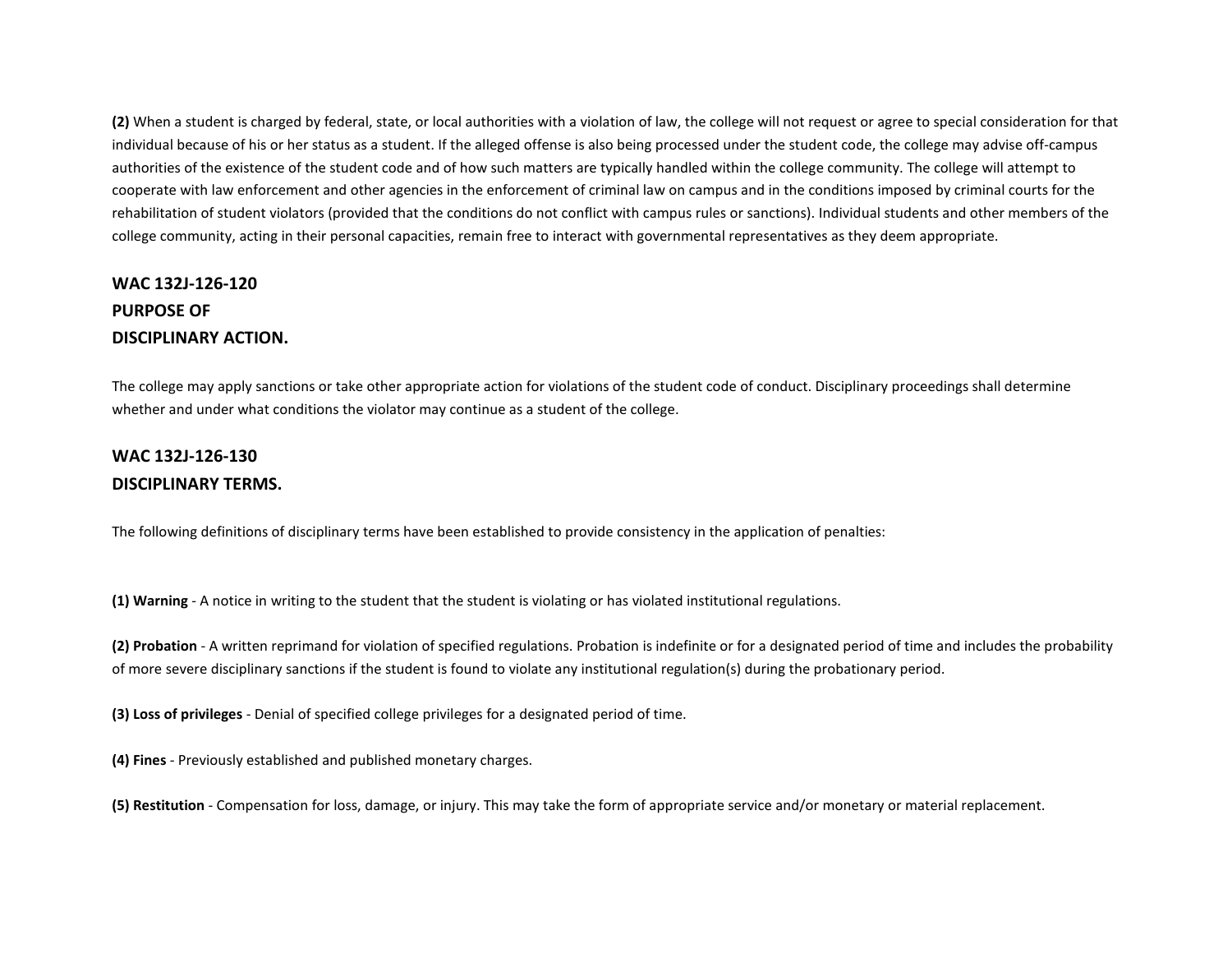**(6) Discretionary sanctions** - These may include, but are not limited to, work assignments, essays, service to the college, or other related discretionary assignments.

**(7) College suspension** - Separation of the student from the college for a definite period of time, after which the student is eligible to return. Conditions for readmission may be specified.

**(8) College dismissal** - Permanent separation of the student from the college.

**(9) Revocation of admission and/or degree** - Admission to or a degree awarded from the college may be revoked for fraud, misrepresentation, or other violation of college standards in obtaining the degree, or for other serious violations committed by a student prior to graduation.

**(10) Registration hold** - Students may have their registration privileges blocked pending the completion of specified sanctions/conditions. Holds may be placed and removed only by the vice-president of student affairs or designee.

**(11) Revocation of club status and loss of college recognition** - Applies to clubs and organizations.

## **WAC 132J-126-140 INITIATION OF DISCIPLINARY ACTION.**

**(1)** All disciplinary actions will be initiated by the student conduct officer. If that officer is the subject of a complaint initiated by the respondent, the president shall, upon request and when feasible, designate another person to fulfill any such disciplinary responsibilities relative to the complainant.

**(2)** The student conduct officer shall initiate disciplinary action by serving the respondent with written notice directing him or her to attend a disciplinary meeting. The notice shall briefly describe the factual allegations, the provision(s) of the conduct code the respondent is alleged to have violated, the range of possible sanctions for the alleged violation(s), and specify the time and location of the meeting. At the meeting, the student conduct officer will present the allegations to the respondent and the respondent shall be afforded an opportunity to explain what took place. If the respondent fails to attend the meeting the student conduct officer may take disciplinary action based upon the available information.

**(3)** Within ten days of the initial disciplinary meeting, and after considering the evidence in the case, including any facts or argument presented by the respondent, the student conduct officer shall serve the respondent with a written decision setting forth the facts and conclusions supporting his or her decision, the specific student conduct code provisions found to have been violated, the discipline imposed, if any, and a notice of any appeal rights with an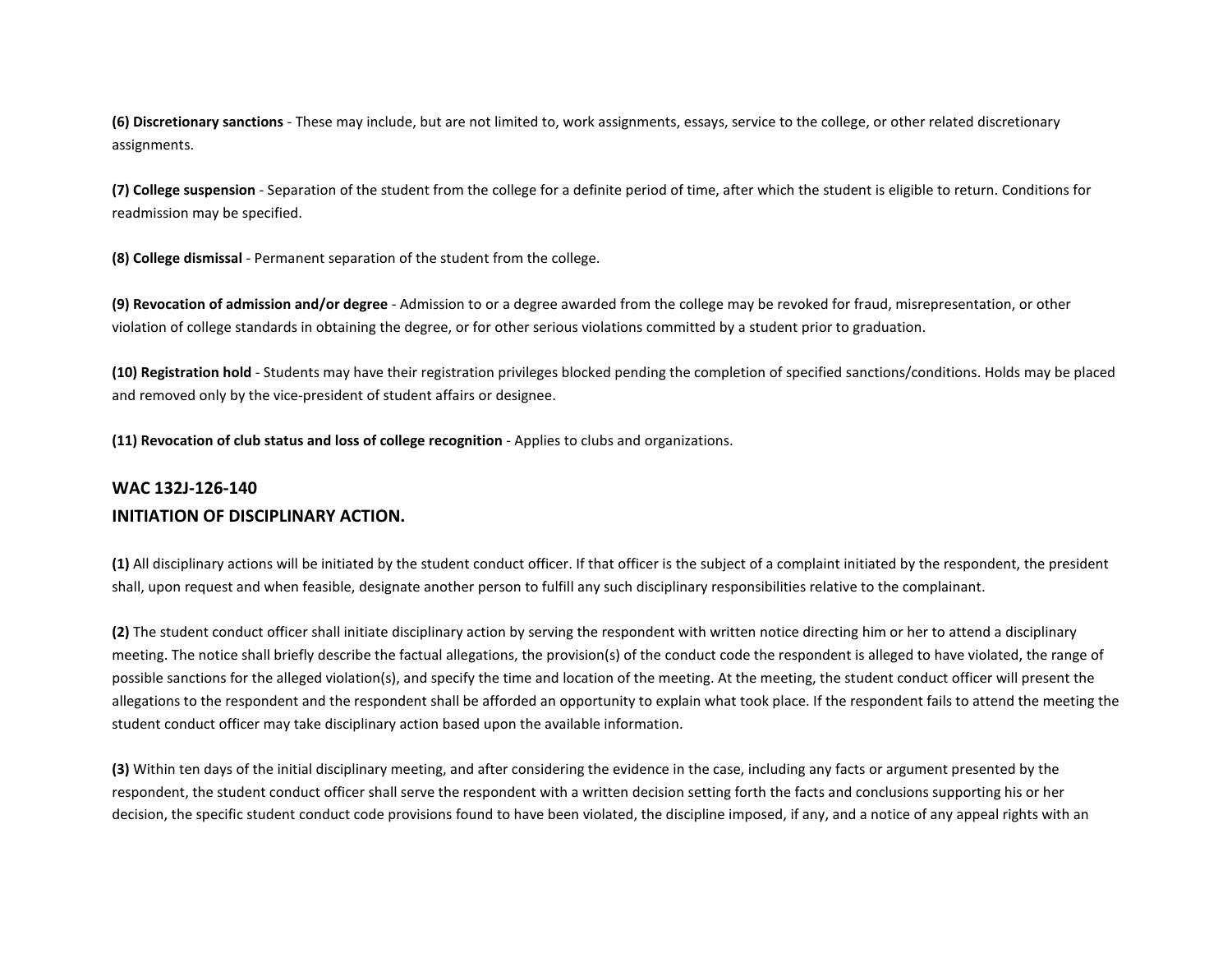explanation of the consequences of failing to file a timely appeal.

**(4)** The student conduct officer may take any of the following disciplinary actions:

(a) Exonerate the respondent and terminate the proceedings;

(b) Impose a disciplinary sanction(s), as described in WAC 132J-126-130;

(c) Refer the matter directly to the student conduct committee for such disciplinary action as the committee deems appropriate. Such referral shall be in writing, to the attention of the chair of the student conduct committee, with a copy served on the respondent.

## **WAC 132J-126-150 APPEAL FROM DISCIPLINARY ACTION.**

The respondent may appeal a disciplinary action by filing a written notice of appeal with the conduct review officer within twenty-one calendar days of service of the student conduct officer's decision. Failure to timely file a notice of appeal constitutes a waiver of the right to appeal and the student conduct officer's decision shall be deemed final.

**(1)** The notice of appeal must include a brief statement explaining why the respondent is seeking review.

**(2)** The parties to an appeal shall be the respondent and the conduct review officer.

**(3)** A respondent, who timely appeals a disciplinary action or whose case is referred to the student conduct committee, has a right to a prompt, fair, and impartial hearing as provided for in these procedures.

**(4)** On appeal, the college bears the burden of establishing the evidentiary facts underlying the imposition of a disciplinary sanction by a preponderance of the evidence.

**(5)** Imposition of disciplinary action for violation of the student conduct code shall be stayed pending appeal, unless respondent has been summarily suspended.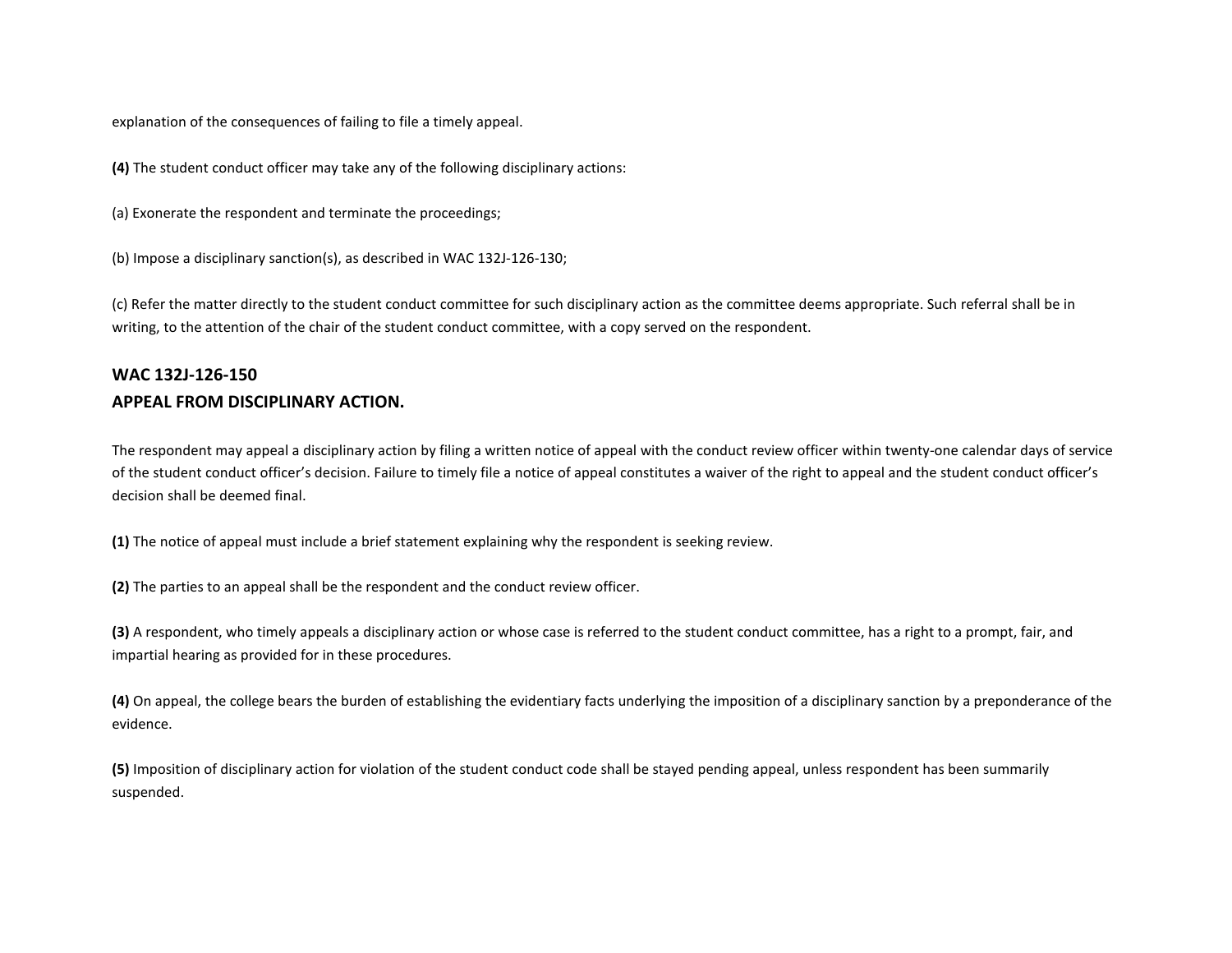**(6)** The student conduct committee shall hear appeals from:

(a) The imposition of disciplinary suspensions in excess of ten instructional days;

(b) Dismissals; and

(c) Discipline cases referred to the committee by the student conduct officer, the conduct review officer, or the president.

**(7)** Student conduct appeals from the imposition of the following disciplinary sanctions shall be reviewed through a brief adjudicative proceeding:

(a) Suspensions of ten instructional days or less;

(b) Disciplinary probation;

(c) Written reprimands; and

(d) Any conditions or terms imposed in conjunction with one of the foregoing disciplinary actions.

**(8)** Except as provided elsewhere in these rules, disciplinary warnings and dismissals of disciplinary actions are final action and are not subject to appeal.

#### **WAC 132J-126-160**

### **BRIEF ADJUDICATIVE PROCEEDINGS—INITIAL HEARING.**

**(1)** Brief adjudicative proceedings shall be conducted by a conduct review officer designated by the president. The conduct review officer shall not participate in any case in which he or she is a complainant or witness, or in which they have direct or personal interest, prejudice, or bias, or in which they have acted previously in an advisory capacity.

**(2)** Before taking action, the conduct review officer shall conduct an informal hearing and provide each party (a) an opportunity to be informed of the agency's view of the matter; and (b) an opportunity to explain the party's view of the matter.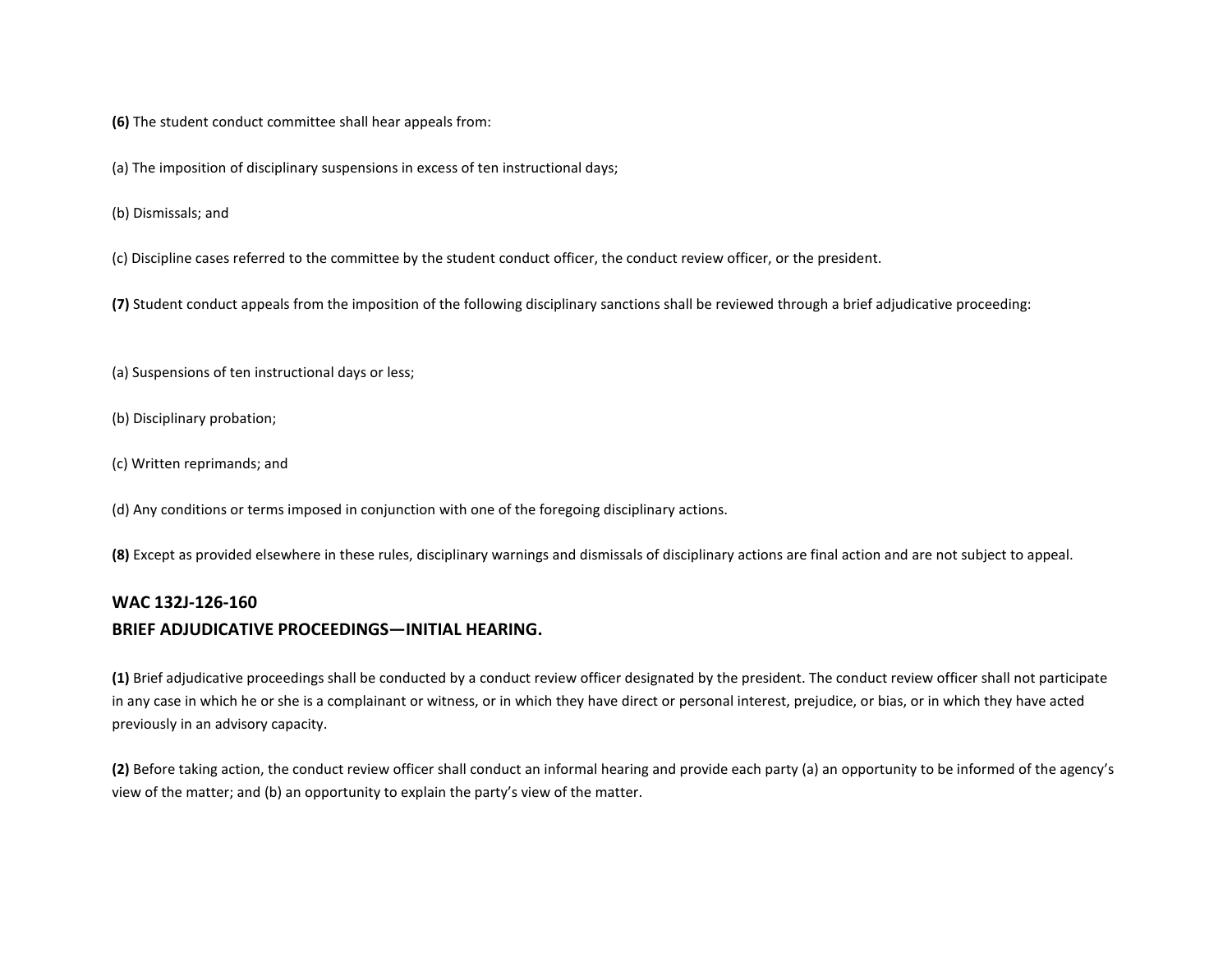**(3)** The conduct review officer shall serve an initial decision upon both the parties within ten days of consideration of the appeal. The initial decision shall contain a brief written statement of the reasons for the decision and information about how to seek administrative review of the initial decision. If no request for review is filed within twenty-one days of service of the initial decision, the initial decision shall be deemed the final decision.

**(4)** If the conduct review officer upon review determines that the respondent's conduct may warrant imposition of a disciplinary suspension of more than ten instructional days or dismissal, the matter shall be referred to the student conduct committee for a disciplinary hearing.

# **WAC 132J-126-170 BRIEF ADJUDICATIVE PROCEEDINGS—REVIEW OF AN INITIAL DECISION.**

**(1)** An initial decision is subject to review by the president, provided the respondent files a written request for review with the conduct review officer within twenty-one days of service of the initial decision.

**(2)** The president shall not participate in any case in which he or she is a complainant or witness, or in which they have direct or personal interest, prejudice, or bias, or in which they have acted previously in an advisory capacity.

**(3)** During the review, the president shall give each party an opportunity to file written responses explaining their view of the matter and shall make any inquiries necessary to ascertain whether the sanctions should be modified or whether the proceedings should be referred to the student conduct committee for a formal adjudicative hearing.

**(4)** The decision on review must be in writing and must include a brief statement of the reasons for the decision and must be served on the parties within twenty days of the initial decision or of the request for review, whichever is later. The decision on review will contain a notice that judicial review may be available. A request for review may be deemed to have been denied if the president does not make a disposition of the matter within twenty days after the request is submitted.

**(5)** If the president upon review determines that the respondent's conduct may warrant imposition of a disciplinary suspension of more than ten instructional days or dismissal, the matter shall be referred to the student conduct committee for a disciplinary hearing.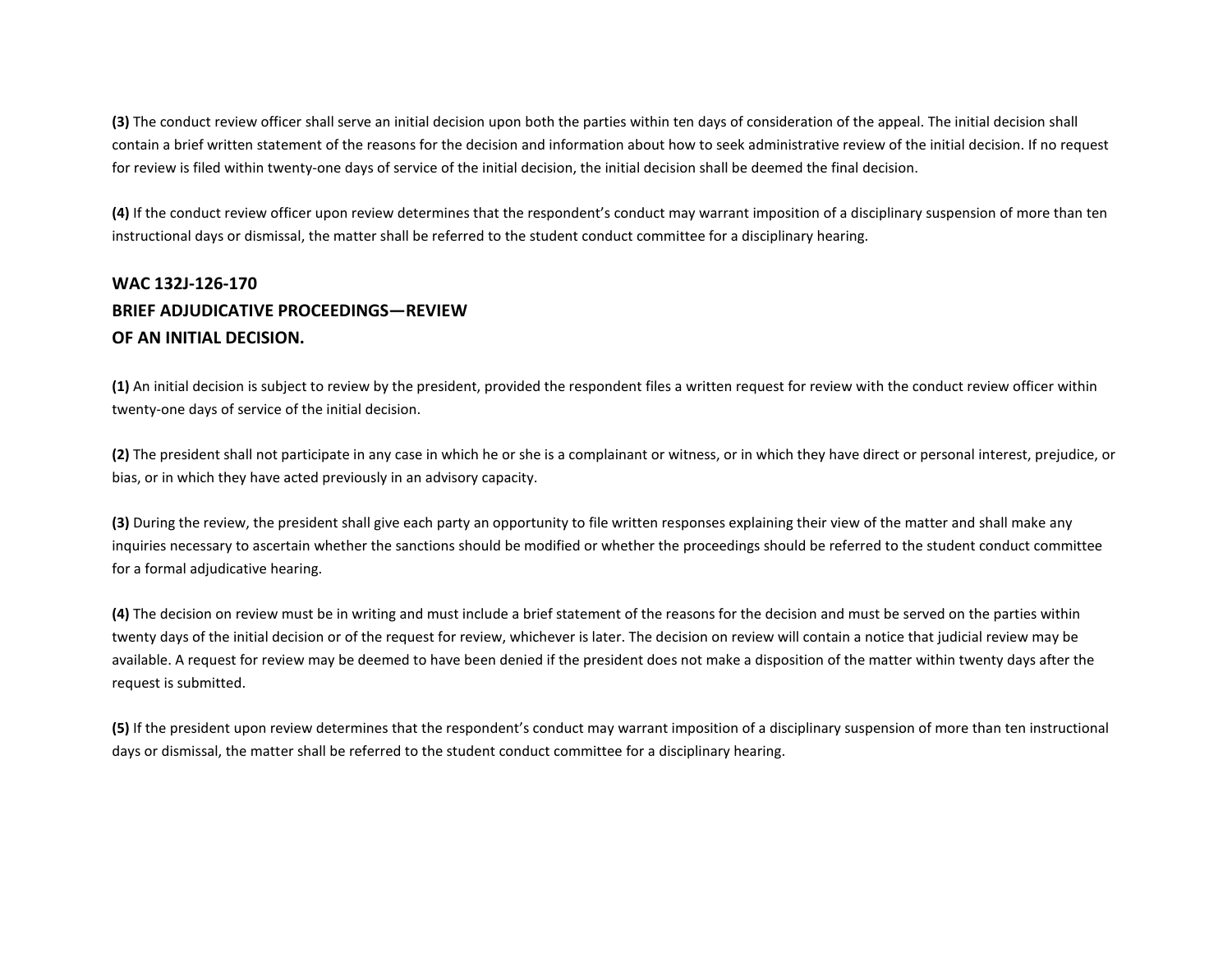## **WAC 132J-126-180 STUDENT CONDUCT COMMITTEE.**

**(1)** The student conduct committee shall consist of five members:

(a) Two full-time students appointed by the student government;

(b) Two faculty members appointed by the president;

(c) One administrative staff member

(other than an administrator serving as a student conduct or conduct review officer) appointed by the president at the beginning of the academic year.

**(2)** The administrative staff member shall serve as the chair of the committee and may take action on preliminary hearing matters prior to convening the committee. The chair shall receive annual training on protecting victims and promoting accountability in cases involving allegations of sexual misconduct.

**(3)** Hearings may be heard by a quorum of three members of the committee so long as one faculty member and one student are included on the hearing panel. Committee action may be taken upon a majority vote of all committee members attending the hearing.

**(4)** Members of the student conduct committee shall not participate in any case in which they are a party, complainant, or witness, in which they have direct or personal interest, prejudice, or bias, or in which they have acted previously in an advisory capacity. Any party may petition for disqualification of a committee member pursuant to RCW 34.05.425(4).

#### **WAC 132J-126-190**

### **APPEAL—STUDENT CONDUCT COMMITTEE.**

**(1)** Proceedings of the student conduct committee shall be governed by the Administrative Procedure Act, chapter 34.05 RCW, and by the Model Rules of Procedure, chapter 10-08 WAC. To the extent there is a conflict between these rules and chapter 10-08 WAC, these rules shall control.

**(2)** The student conduct committee chair shall serve all parties with written notice of the hearing not less than seven days in advance of the hearing date, as further specified in RCW 34.05.434 and WAC 10-08-040 and 10-08-045. The chair may shorten this notice period if both parties agree, and also may continue the hearing to a later time for good cause shown.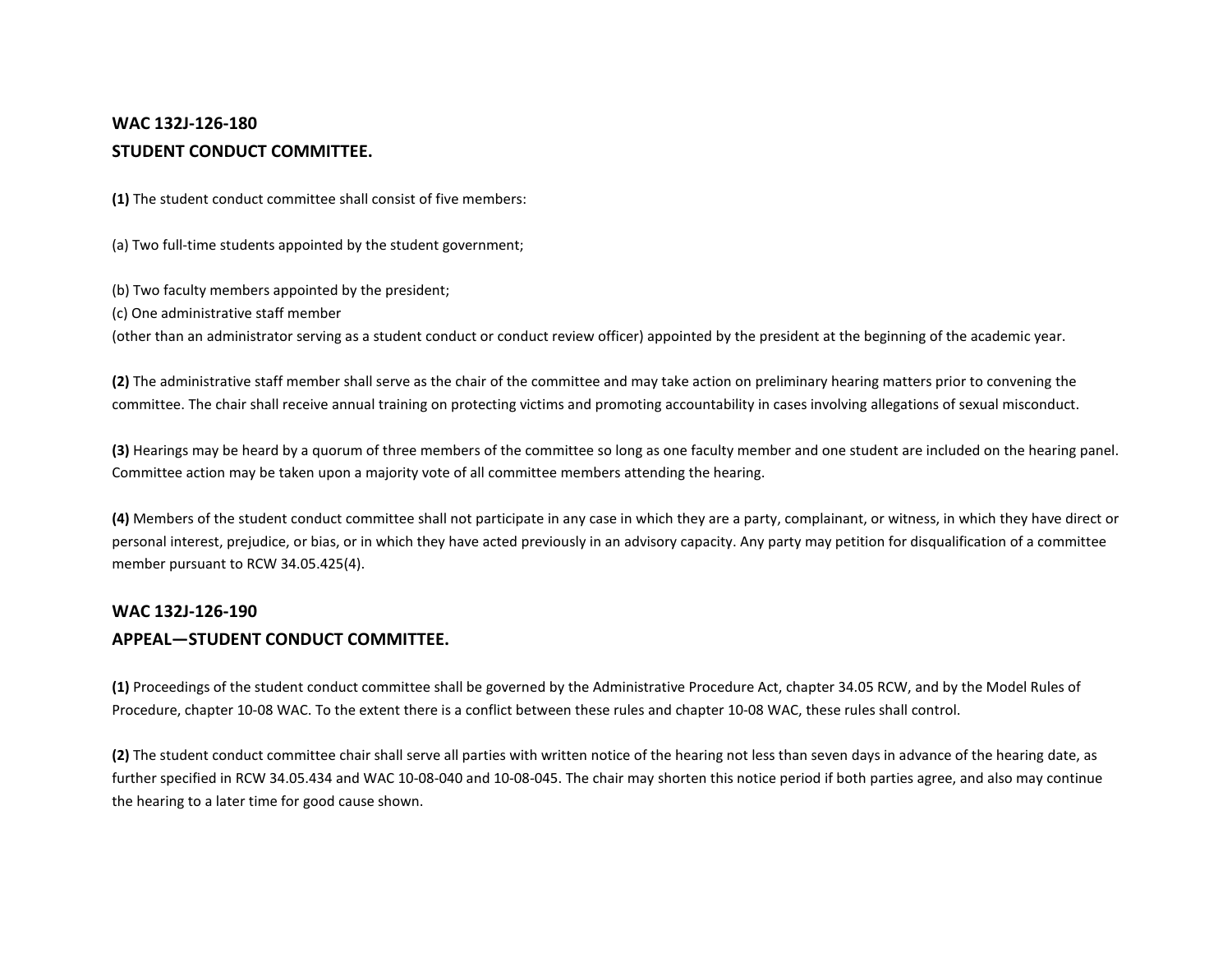**(3)** The committee chair is authorized to conduct prehearing conferences and/or to make prehearing decisions concerning the extent and form of any discovery, issuance of protective decisions, and similar procedural matters.

**(4)** Upon request filed at least five days before the hearing by any party or at the direction of the committee chair, the parties shall exchange, no later than the third day prior to the hearing, lists of potential witnesses and copies of potential exhibits that they reasonably expect to present to the committee. Failure to participate in good faith in such a requested exchange may be cause for exclusion from the hearing of any witness or exhibit not disclosed, absent a showing of good cause for such failure.

**(5)** The committee chair may provide to the committee members in advance of the hearing copies of the conduct officer's notification of imposition of discipline (or referral to the committee) and the notice of appeal (or any response to referral) by the respondent. If doing so, however, the chair should remind the members that

these "pleadings" are not evidence of any facts they may allege.

**(6)** The parties may agree before the hearing to designate specific exhibits as admissible without objection and, if they do so, whether the committee chair may provide copies of these admissible exhibits to the committee members before the hearing.

**(7)** The student conduct officer, upon request, shall provide reasonable assistance to the respondent in obtaining relevant and admissible evidence that is within the college's control.

**(8)** Communications between committee members and other hearing participants regarding any issue in the proceeding, other than procedural communications that are necessary to maintain an orderly process, are generally prohibited without notice and opportunity for all parties to participate, and any improper "ex parte" communication shall be placed on the record, as further provided in RCW 34.05.455.

**(9)** Each party may be accompanied at the hearing by a nonattorney assistant of his/her choice. A respondent may elect to be represented by an attorney at his or her own cost, but will be deemed to have waived that right unless, at least four business days before the hearing, written notice of the attorney's identity and participation is filed with the committee chair with a copy to the student conduct officer. The committee will ordinarily be advised by an assistant attorney general. If the respondent is represented by an attorney, the student conduct officer may also be represented by a second, appropriately screened assistant attorney general.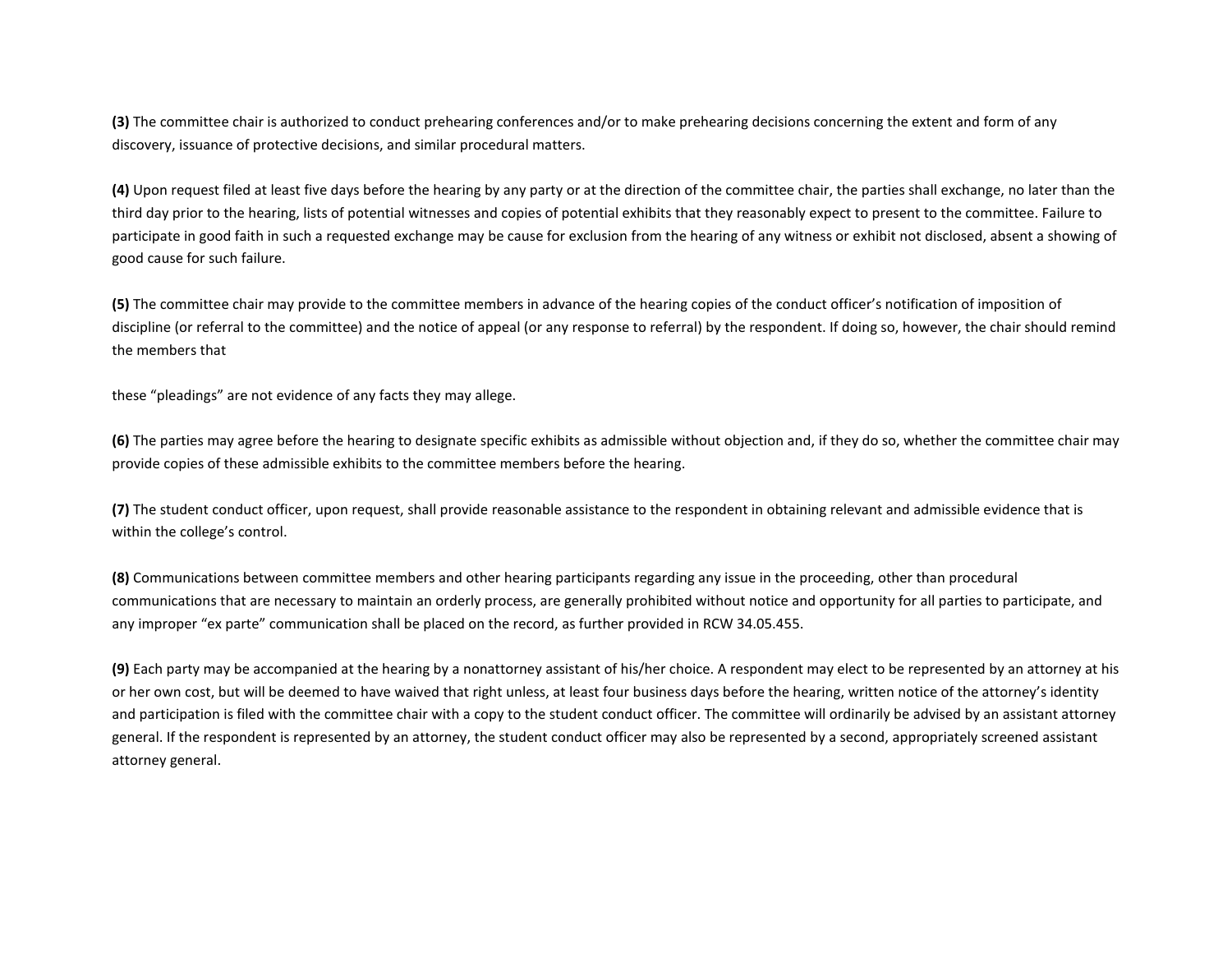### **WAC 132J-126-200**

### **STUDENT CONDUCT APPEALS COMMITTEE HEARINGS—PRESENTATIONS OF EVIDENCE.**

**(1)** Upon the failure of any party to attend or participate in a hearing, the student conduct committee may either (a) proceed with the hearing and issuance of its decision; or (b) serve a decision of default in accordance with RCW 34.05.440.

**(2)** The hearing will ordinarily be closed to the public. However, if all parties agree on the record that some or all of the proceedings be open, the chair shall determine any extent to which the hearing will be open. If any person disrupts the proceedings, the chair may exclude that person from the hearing room.

**(3)** The chair shall cause the hearing to be recorded by a method that he/she selects, in accordance with RCW 34.05.449. That recording, or a copy, shall be made available to any party upon request. The chair shall assure maintenance of the record of the proceeding that is required by RCW 34.05.476, which shall also be available upon request for inspection and copying by any party. Other recordings shall also be permitted, in accordance with WAC 10-08-190.

**(4)** The chair shall preside at the hearing and decide procedural questions that arise during the hearing, except as overridden by majority vote of the committee.

**(5)** The student conduct officer (unless represented by an assistant attorney general) shall present the case for imposing disciplinary sanctions.

(6) All testimony shall be given under oath or affirmation. Evidence shall be admitted or excluded in accordance with RCW 34.05.452.

# **WAC 132J-126-210 STUDENT CONDUCT COMMITTEE—INITIAL DECISION.**

**(1)** At the conclusion of the hearing, the student conduct committee shall permit the parties to make closing arguments in whatever form it wishes to receive them. The committee also may permit each party to propose findings, conclusions, and/or a proposed decision for its consideration.

**(2)** Within twenty days following the later of the conclusion of the hearing or the committee's receipt of closing arguments, the committee shall issue an initial decision in accordance with RCW 34.05.461 and WAC 10-08-210. The initial decision shall include findings on all material issues of fact and conclusions on all material issues of law including which, if any, provisions of the student conduct code were violated. Any findings based substantially on the credibility of evidence or the demeanor of witnesses shall be so identified.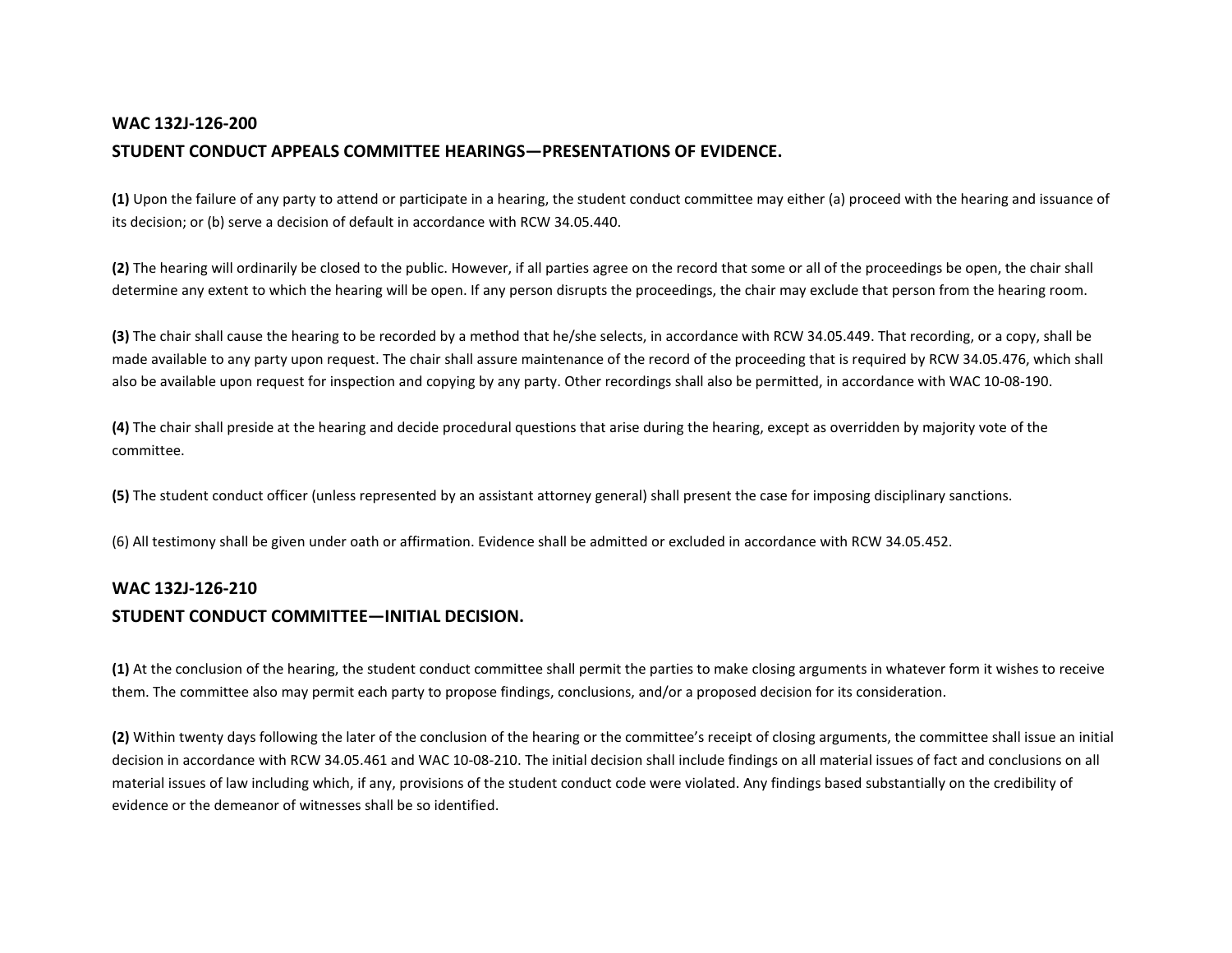**(3)** The committee's initial order shall also include a determination on appropriate discipline, if any. If the matter was referred to the committee by the student conduct officer, the committee shall identify and impose disciplinary sanction(s) or conditions, if any, as authorized in the student code. If the matter is an appeal by the respondent, the committee may affirm, reverse, or modify the disciplinary sanction and/or conditions imposed by the student conduct officer and/or impose additional disciplinary sanction(s) or conditions as authorized herein.

**(4)** The committee chair shall cause copies of the initial decision to be served on the parties and their legal counsel of record. The committee chair shall also promptly transmit a copy of the decision and the record of the committee's proceedings to the president.

### **WAC 132J-126-220**

### **APPEAL FROM STUDENT CONDUCT COMMITTEE INITIAL DECISION.**

**(1)** A respondent who is aggrieved by the findings or conclusions issued by the student conduct committee may appeal the committee's initial decision to the president by filing a notice of appeal with the president's office within twenty-one days of service of the committee's initial decision. Failure to file a timely appeal constitutes a waiver of the right and the initial decision shall be deemed final.

**(2)** The notice of appeal must identify the specific findings of fact and/or conclusions of law in the initial decision that are challenged and must contain argument why the appeal should be granted. The president's review shall be restricted to the hearing record made before the student conduct committee and will normally be limited to a review of those issues and arguments raised in the notice of appeal.

**(3)** The president shall provide a written decision to all parties within forty-five days after receipt of the notice of appeal. The president's decision shall be final and shall include a notice of any rights to request reconsideration and/or judicial review.

**(4)** The president may, at his or her discretion, suspend any disciplinary action pending review of the merits of the findings, conclusions, and disciplinary actions imposed.

**(5)** The president shall not engage in an ex parte communication with any of the parties regarding an appeal.

## **WAC 132J-126-230 SUMMARY SUSPENSION.**

**(1)** Summary suspension is a temporary exclusion from specified college premises or denial of access to all activities or privileges for which a respondent might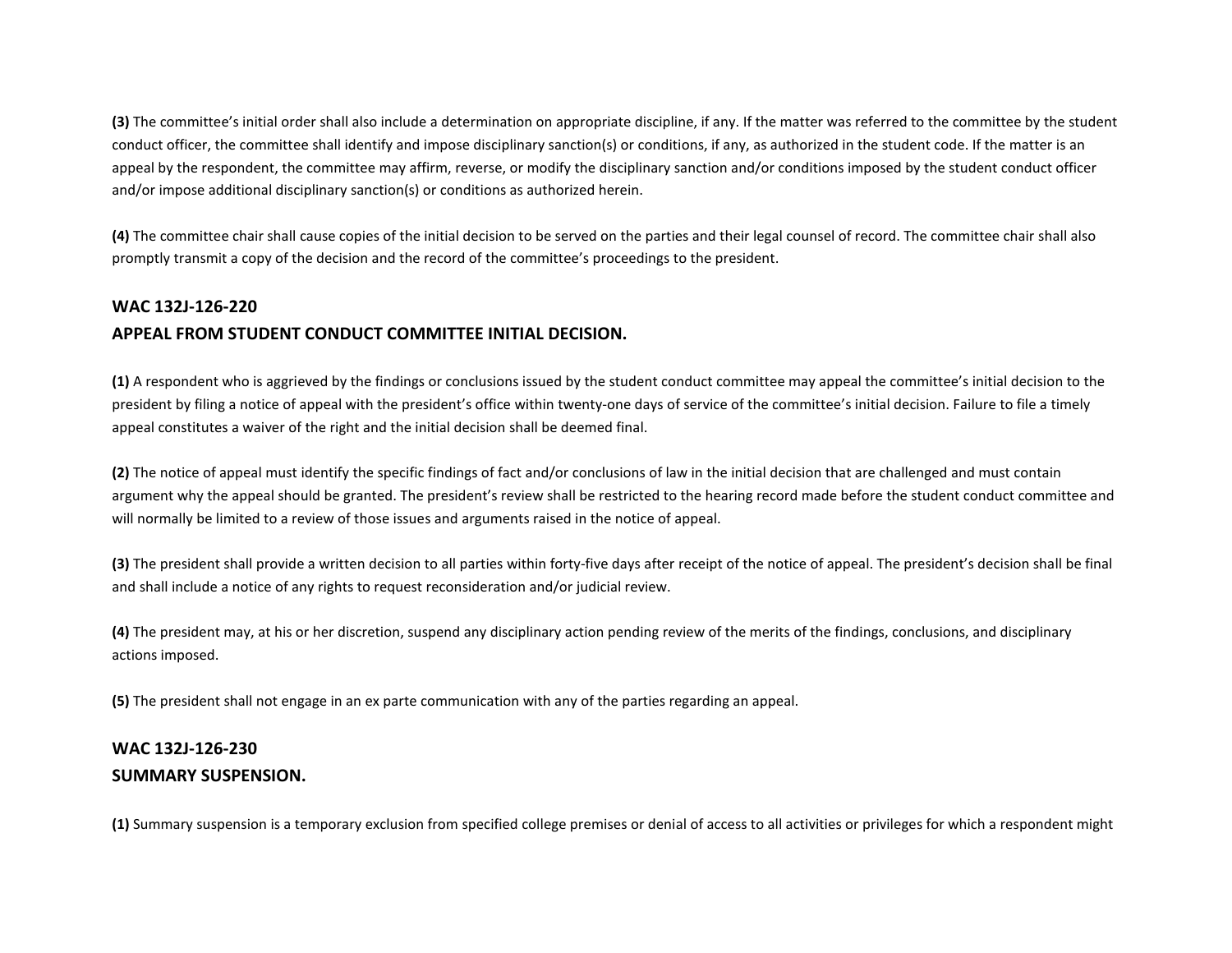otherwise be eligible, while an investigation and/or formal disciplinary procedures are pending.

**(2)** The student conduct officer may impose a summary suspension if there is probable cause to believe that the respondent:

(a) Has violated any provision of the code of conduct; and

(b) Presents an immediate danger to the health, safety, or welfare of members of the college community; or

(c) Poses an ongoing threat of disruption of, or interference with, the operations of the college.

**(3)** Notice. Any respondent who has been summarily suspended shall be served with oral or written notice of the summary suspension. If oral notice is given, a written notification shall be served on the respondent within two business days of the oral notice.

**(4)** The written notification shall be entitled "Notice of Summary Suspension" and shall include:

(a) The reasons for imposing the summary suspension, including a description of the conduct giving rise to the summary suspension and reference to the provisions of the student conduct code or the law allegedly violated;

(b) The date, time, and location when the respondent must appear before the conduct review officer for a hearing on the summary suspension; and

(c) The conditions, if any, under which the respondent may physically access the campus or communicate with members of the campus community. If the respondent has been trespassed from the campus, a notice against trespass shall be included that warns the student that his or her privilege to enter into or remain on college premises has been withdrawn, that the respondent shall be considered trespassing and subject to arrest for criminal trespass if the respondent enters the college campus other than to meet with the student conduct officer or conduct review officer, or to attend a disciplinary hearing.

**(5)** An officer designated by the president, who shall be someone other than the conduct review officer, shall conduct a hearing on the summary suspension as soon as practicable after imposition of the summary suspension. The hearing will be conducted as a brief adjudicative proceeding.

(a) During the summary suspension hearing, the issue before the reviewing officer is whether there is probable cause to believe that the summary suspension should be continued pending the conclusion of disciplinary proceedings and/or whether the summary suspension should be less restrictive in scope.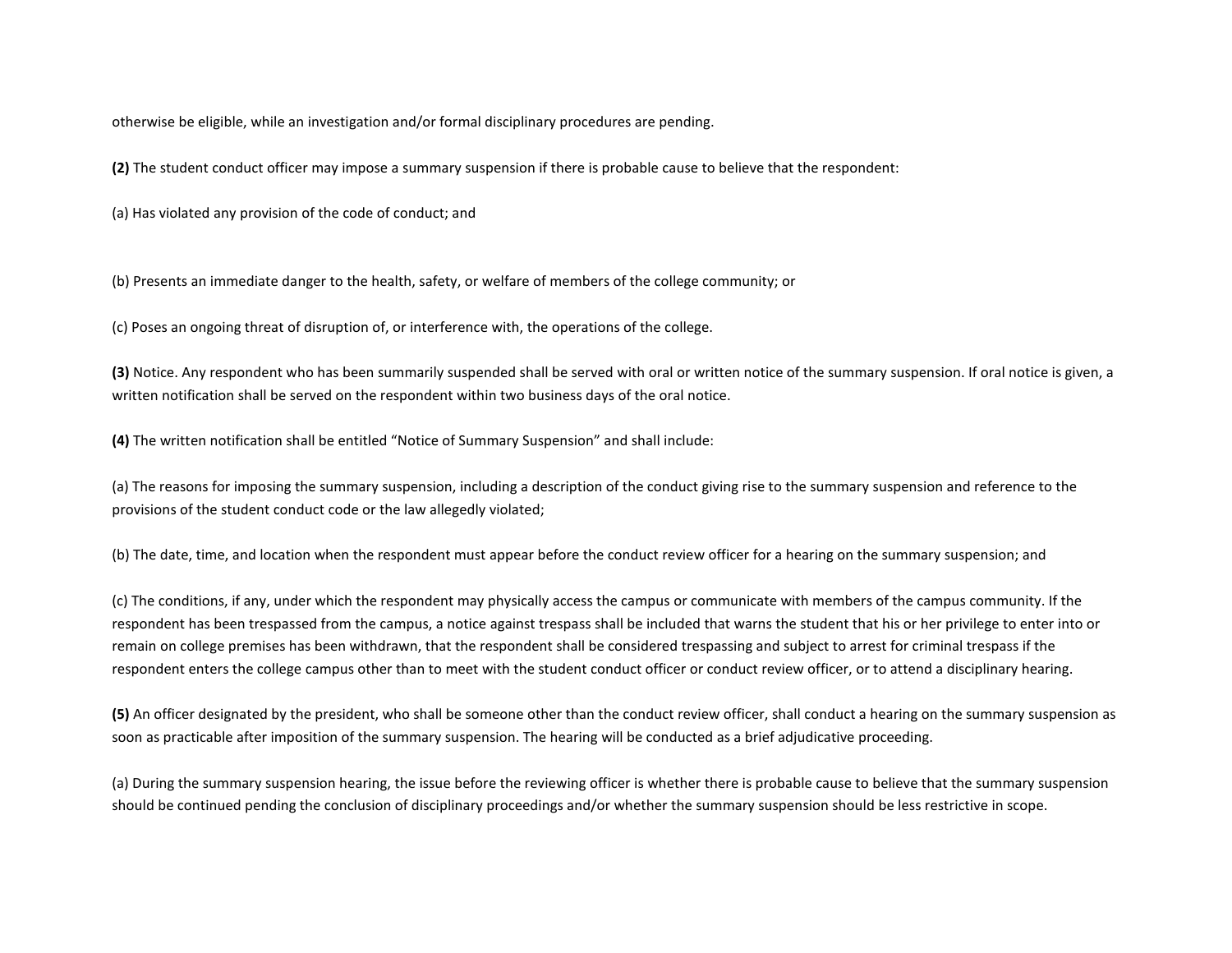(b) The respondent shall be afforded an opportunity to explain why summary suspension should not be continued while disciplinary proceedings are pending or why the summary suspension should be less restrictive in scope.

(c) If the student fails to appear at the designated hearing time, the conduct review officer may order that the summary suspension remain in place pending the conclusion of the disciplinary proceedings.

(d) As soon as practicable following the hearing, the conduct review officer shall issue a written decision which shall include a brief explanation for any decision continuing and/or modifying the summary suspension and notice of any right to appeal.

(e) To the extent permissible under applicable law, the conduct review officer shall provide a copy of the decision to all persons or offices who may be bound or protected by it.

# **WAC 132J-126-240 SUPPLEMENTAL PROCEDURES FOR SEXUAL MISCONDUCT CASES.**

Both the respondent and the complainant in cases involving allegations of sexual misconduct shall be provided the same procedural rights to participate in student discipline matters, including the right to participate in the initial disciplinary decision-making process and to appeal any disciplinary decision.

Application of the following procedures is limited to student conduct code proceedings involving allegations of sexual misconduct by a student. In such cases, these procedures shall supplement the student disciplinary procedures in WAC 132J-126-140 through 132J-126-230. In the event of conflict between the sexual misconduct procedures and the student disciplinary procedures, the sexual misconduct procedures shall prevail.

## **WAC 132J-126-250 SUPPLEMENTAL DEFINITIONS.**

The following supplemental definitions shall apply for purposes of student conduct code proceedings involving allegations of sexual misconduct by a student:

**(1) A "complainant"** is an alleged victim of sexual misconduct, as defined in subsection (2) of this section.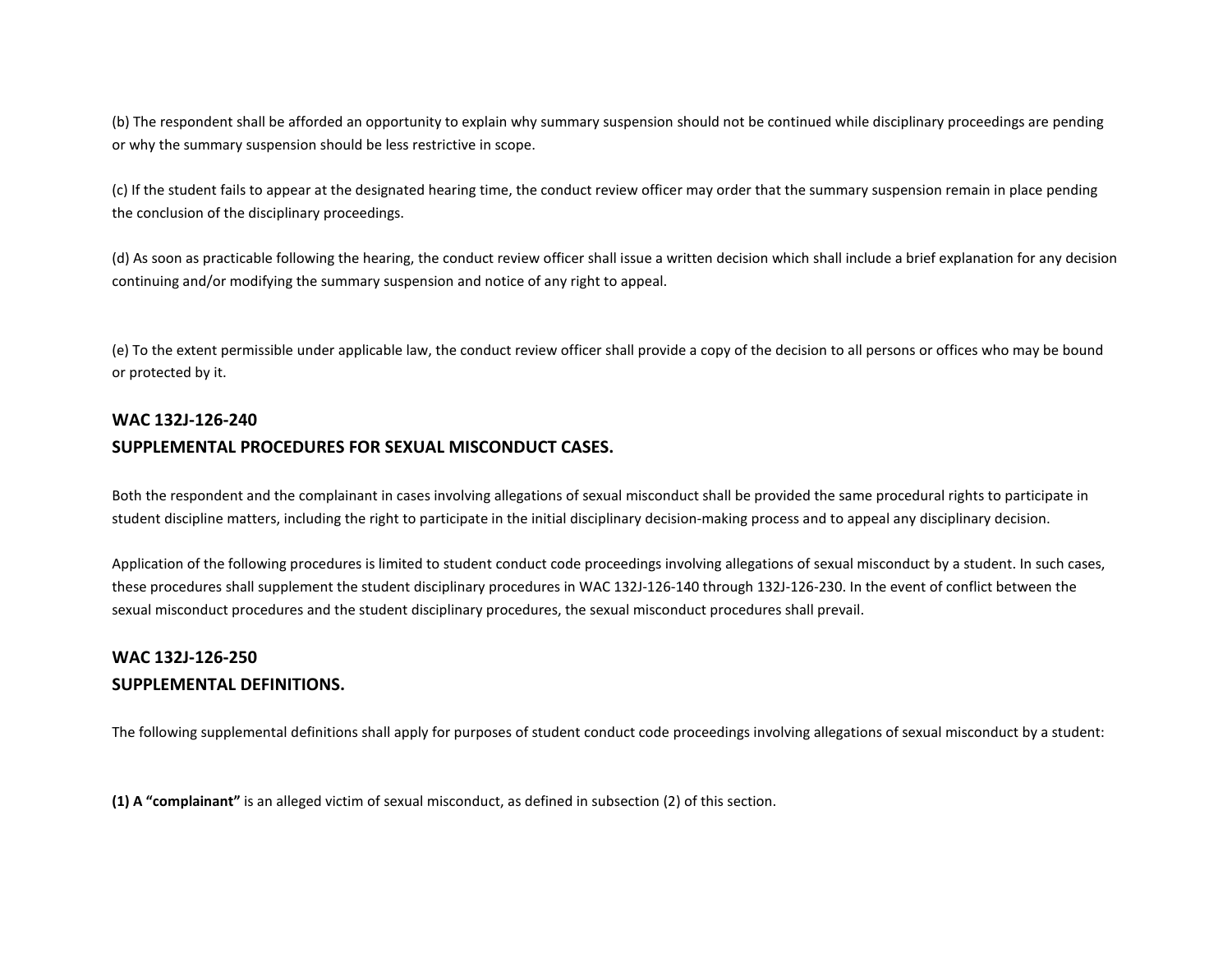**(2) "Sexual misconduct"** is prohibited sexual- or gender-based conduct by a student including, but not limited to:

(a) Sexual activity for which clear and voluntary consent has not been given in advance;

(b) Sexual activity with someone who is incapable of giving valid consent because, for example, she or he is underage, sleeping or otherwise incapacitated due to alcohol or drugs;

(c) Sexual harassment;

(d) Sexual violence, which includes, but is not limited to, sexual assault, domestic violence, intimate violence, and sexual- or gender-based stalking;

(e) Nonphysical conduct such as sexual- or gender-based digital media stalking, sexual- or gender-based online harassment, sexual- or gender-based cyberbullying, nonconsensual recording of a sexual activity, and nonconsensual distribution of a recording of a sexual activity.

## **WAC 132J-126-260 SUPPLEMENTAL COMPLAINT PROCESS.**

The following supplemental procedures shall apply with respect to complaints or other reports of alleged sexual misconduct by a student:

**(1)** The college's Title IX compliance officer shall investigate complaints or other reports of alleged sexual misconduct by a student. Investigations will be completed in a timely manner and the results of the investigation shall be referred to the student conduct officer for disciplinary action.

**(2)** Informal dispute resolution shall not be used to resolve sexual misconduct complaints without written permission from both the complainant and the respondent. If the parties elect to mediate a dispute, either party shall be free to discontinue mediation at any time. In no event shall mediation be used to resolve complaints involving allegations of sexual violence.

**(3)** College personnel will honor requests to keep sexual misconduct complaints confidential to the extent this can be done without unreasonably risking the health, safety, and welfare of the complainant or other members of the college community or compromising the college's duty to investigate and process sexual harassment and sexual violence complaints.

**(4)** The student conduct officer, prior to initiating disciplinary action, will make a reasonable effort to contact the complainant to discuss the results of the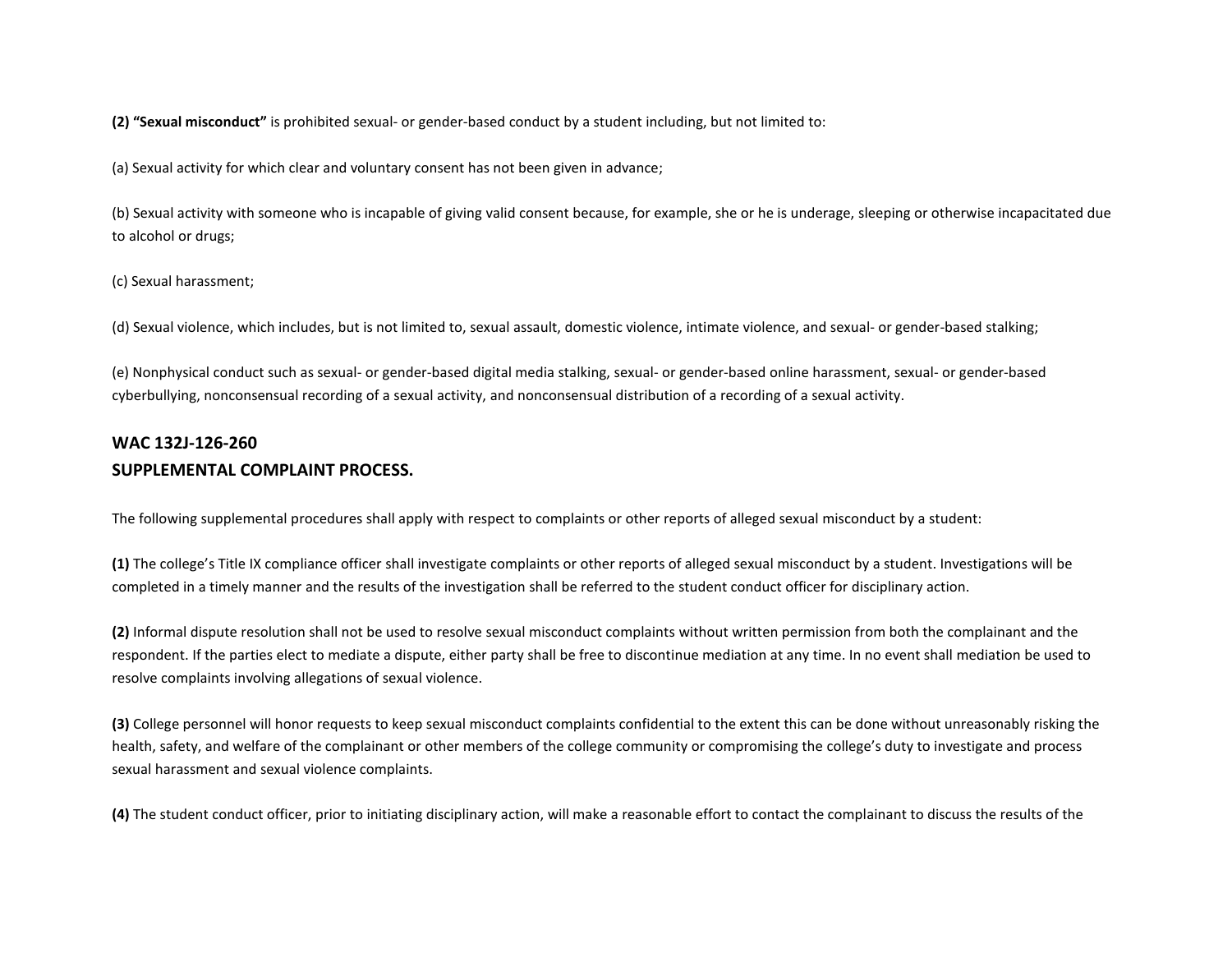investigation and possible disciplinary sanctions and/or conditions, if any, that may be imposed upon the respondent if the allegations of sexual misconduct are found to have merit.

**(5)** The student conduct officer, on the same date that a disciplinary decision is served on the respondent, will serve a written notice informing the complainant whether the allegations of sexual misconduct were found to have merit and describing any disciplinary sanctions and/or conditions imposed upon the respondent for the complainant's protection, including disciplinary suspension or dismissal of the respondent. The notice will also inform the complainant of his or her appeal rights. If protective sanctions and/or conditions are imposed, the student conduct officer shall make a reasonable effort to contact the complainant to ensure that prompt notice of the protective disciplinary sanctions and/or conditions.

## **WAC 132J-126-270 SUPPLEMENTAL APPEAL RIGHTS.**

**(1)** The following actions by the student conduct officer may be appealed by the complainant:

(a) The dismissal of a sexual misconduct complaint; or

(b) Any disciplinary sanction(s) and conditions imposed against a respondent for a sexual misconduct violation, including a disciplinary warning.

**(2)** A complainant may appeal a disciplinary decision by filing a notice of appeal with the conduct review officer within twenty-one days of service of the notice of the discipline decision provided for in WAC 132J-126-260. The notice of appeal may include a written statement setting forth the grounds of appeal. Failure to file a timely notice of appeal constitutes a waiver of this right and the disciplinary decision shall be deemed final.

**(3)** If the respondent timely appeals a decision imposing discipline for a sexual misconduct violation, the college shall notify the complainant of the appeal and provide the complainant an opportunity to intervene as a party to the appeal.

**(4)** Except as otherwise specified in this supplemental procedure, a complainant who timely appeals a disciplinary decision or who intervenes as a party to a respondent's appeal of a disciplinary decision shall be afforded the same procedural rights as are afforded the respondent.

**(5)** An appeal by a complainant from the following disciplinary actions involving allegations of sexual misconduct against a student shall be handled as a brief adjudicative proceeding: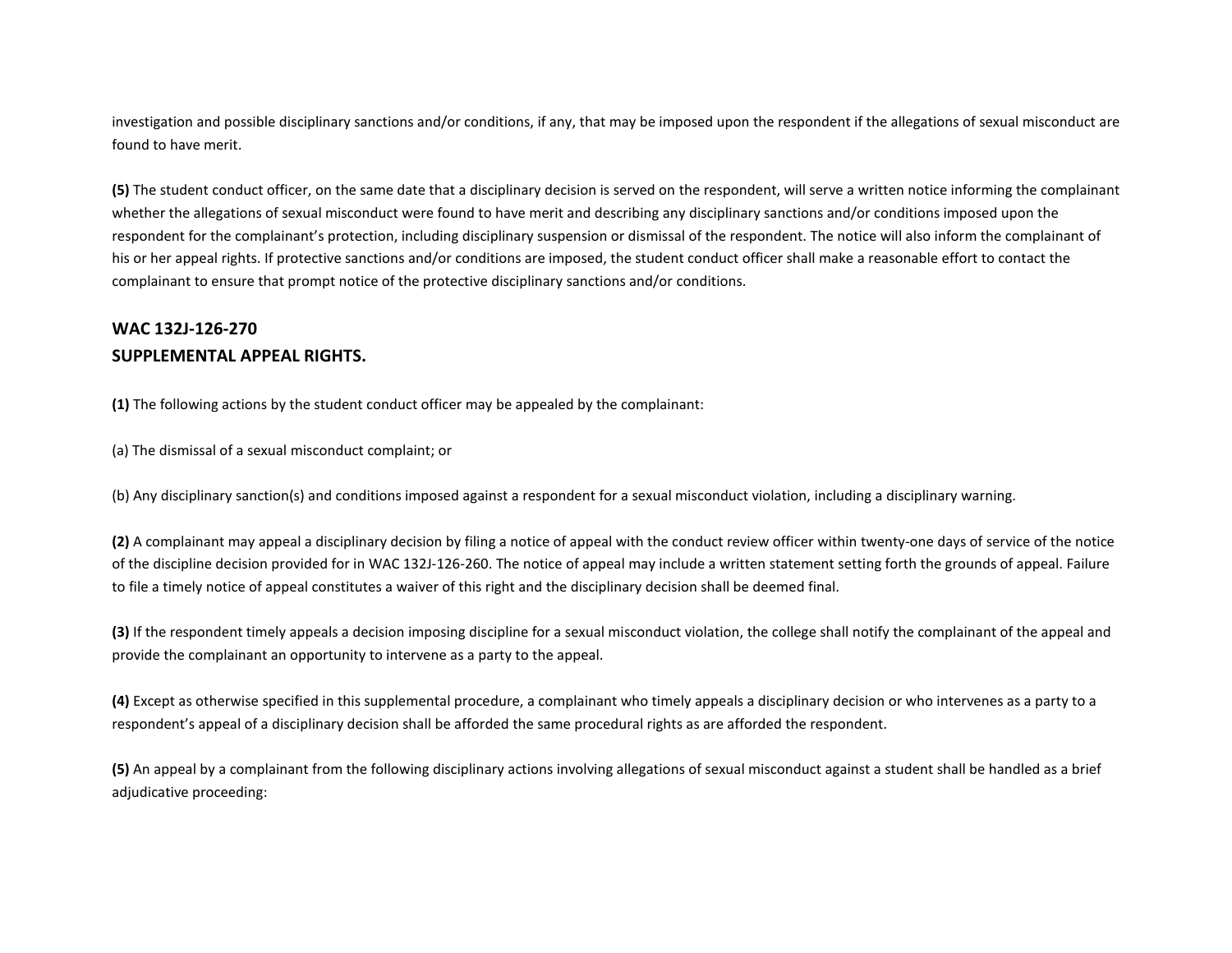(a) Exoneration and dismissal of the proceedings;

(b) A disciplinary warning;

(c) A written reprimand;

(d) Disciplinary probation;

(e) Suspensions of ten instructional days or less; and/or

(f) Any conditions or terms imposed in conjunction with one of the foregoing disciplinary actions.

**(6)** An appeal by a complainant from disciplinary action imposing a suspension in excess of ten instructional days or a dismissal shall be reviewed by the student conduct board.

**(7)** In proceedings before the student conduct committee, respondent and complainant shall have the right to be accompanied by a nonattorney assistant of their choosing during the appeal process. The complainant may choose to be represented at the hearing by an attorney at his or her own expense, but will be deemed to have waived that right unless, at least four business days before the hearing, he or she files a written notice of the attorney's identity and participation with the committee chair, and with copies to the respondent and the student conduct officer.

**(8)** In proceedings before the student conduct committee, complainant and respondent shall not directly question or cross examine one another. All questions shall be directed to the committee chair, who will act as an intermediary and pose questions on the parties' behalf.

**(9)** Student conduct hearings involving sexual misconduct allegations shall be closed to the public, unless respondent and complainant both waive this requirement in writing and request that the hearing be open to the public. Complainant, respondent, and their respective nonattorney assistants and/or attorneys may attend portions of the hearing where argument, testimony and/or evidence are presented to the student conduct committee.

**(10)** The chair of the student conduct committee, on the same date as the initial decision is served on the respondent, will serve a written notice upon the complainant informing the complainant whether the allegations of sexual misconduct were found to have merit and describing any disciplinary sanctions and/or conditions imposed upon the respondent for the complainant's protection, including suspension or dismissal of the respondent. The notice will also inform the complainant of his or her appeal rights.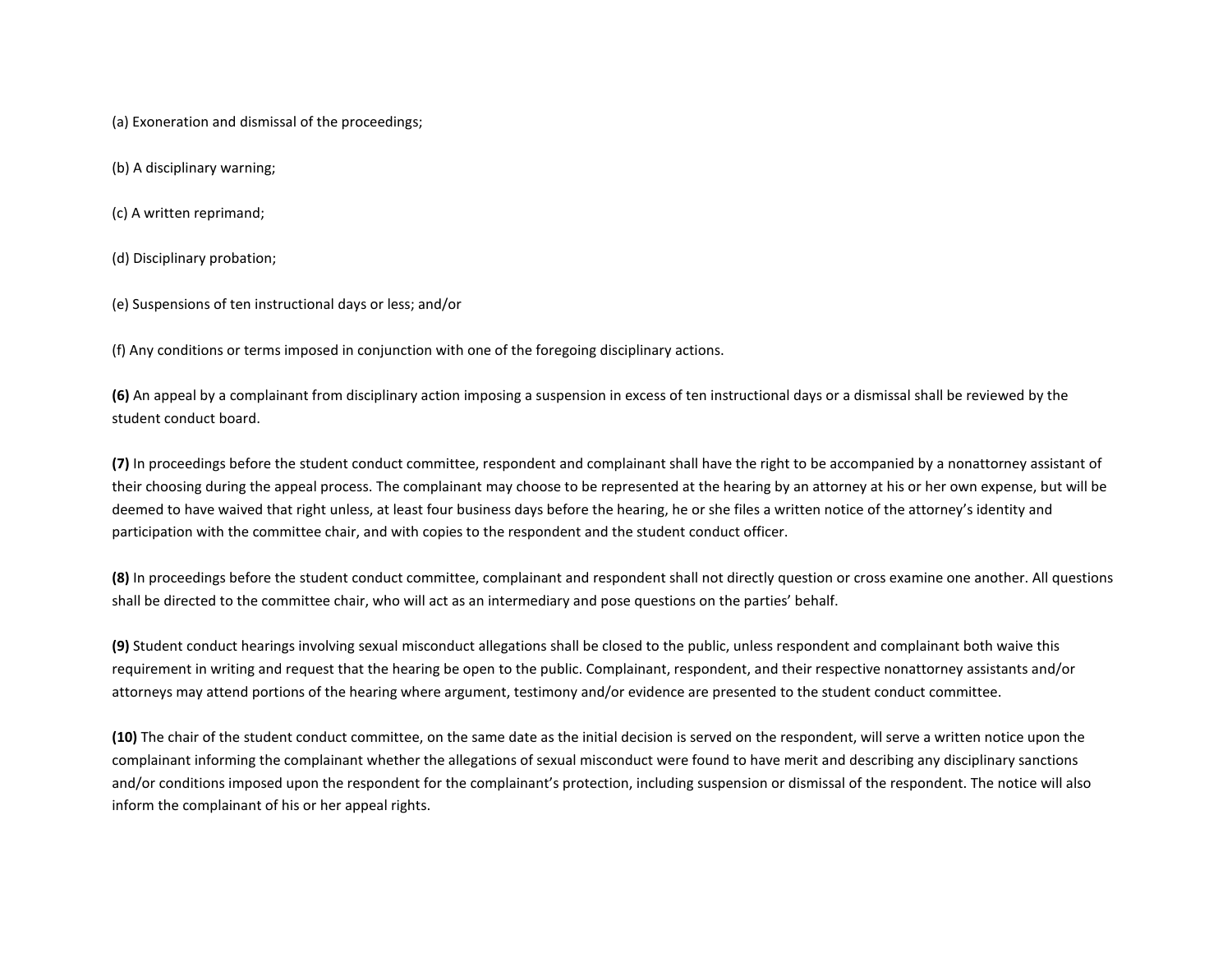**(11)** Complainant may appeal the student conduct committee's initial decision to the president subject to the same procedures and deadlines applicable to other parties.

**(12)** The president, on the same date that the final decision is served upon the respondent, shall serve a written notice informing the complainant of the final decision. This notice shall inform the complainant whether the sexual misconduct allegation was found to have merit and describe any disciplinary sanctions and/or conditions imposed upon the respondent for the complainant's protection, including suspension or dismissal of the respondent.

### **WAC 132J-126-280**

### **BRIEF ADJUDICATIVE PROCEEDINGS AUTHORIZED.**

This rule is adopted in accordance with RCW 34.05.482 through 34.05.494. Brief adjudicative proceedings shall be used, unless provided otherwise by another rule or determined otherwise in a particular case by the president, or a designee, in regard to:

**(1)** Student conduct appeals involving the following disciplinary actions:

(a) Suspensions of ten instructional days or less;

(b) Disciplinary probation;

(c) Written reprimands;

(d) Any conditions or terms imposed in conjunction with one of the foregoing disciplinary actions; and

(e) Appeals by a complainant in student disciplinary proceedings involving allegations of sexual misconduct in which the student conduct officer:

(i) Dismisses disciplinary proceedings based upon a finding that the allegations of sexual misconduct have no merit; or

(ii) Issues a verbal warning to respondent.

**(2)** Brief adjudicative proceedings are informal hearings and shall be conducted in a manner which will bring about a prompt fair resolution of the matter.